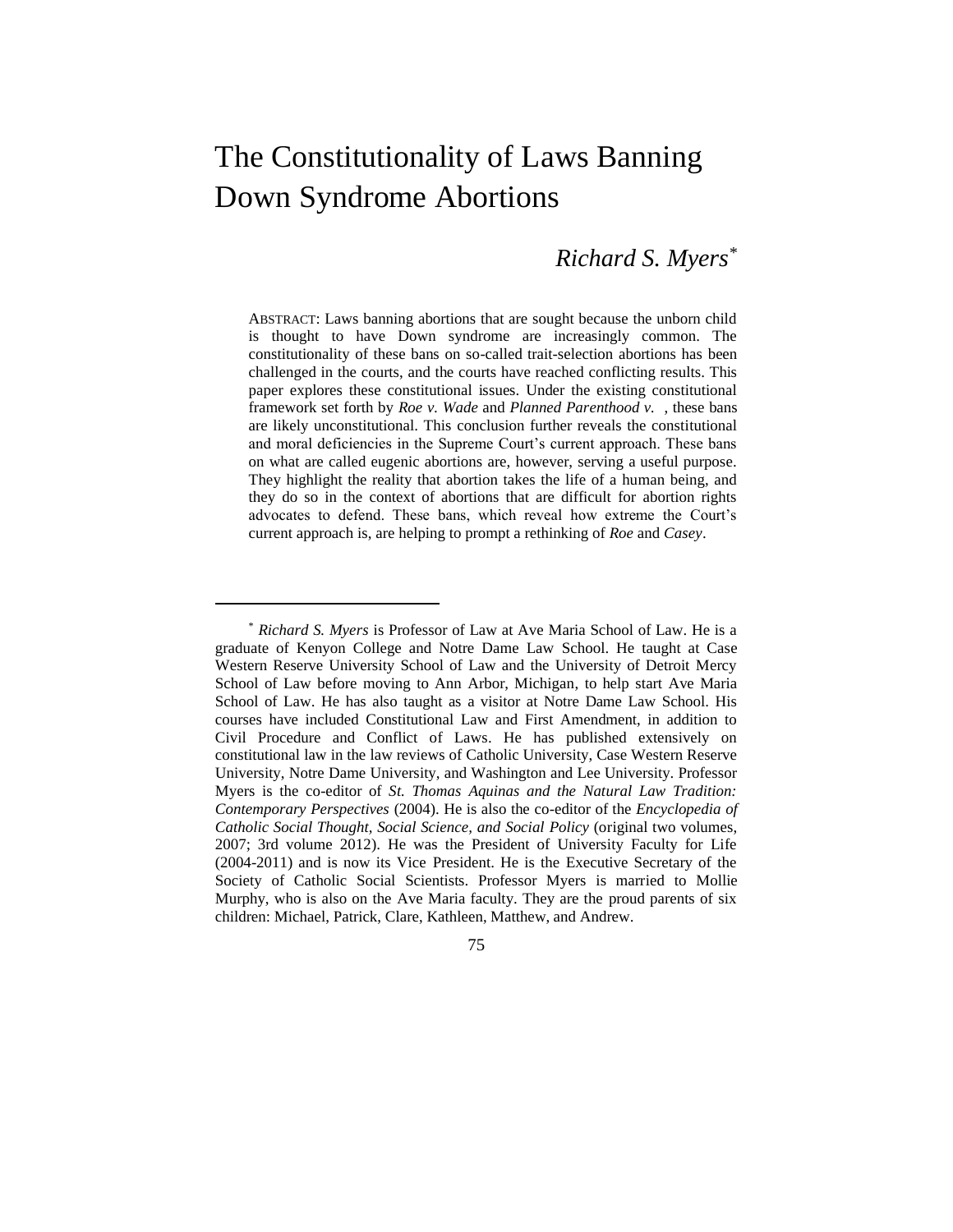*1. Introduction*

N THE YEARS after *Roe v. Wade<sup>1</sup>* and *Planned Parenthood v. Casey*, 2 states have continued to pass laws restricting the right to abortion that the Supreme Court discovered in *Roe* and *Casey*. Some of these state I. Introduction<br>
N THE YEARS after *Roe v. Wade<sup>1</sup>* and *Planned Parenthood v. Casey*,<sup>2</sup><br>
states have continued to pass laws restricting the right to abortion that<br>
the Supreme Court discovered in *Roe* and *Casey*. Some and parental notice laws.<sup>3</sup> Others have involved more direct challenges to the right to abortion.

One direct challenge is Mississippi's law banning abortion after fifteen weeks. That law was passed in 2018 as a candid effort to challenge the scope of the right to abortion protected by *Roe* and *Casey*. The Mississippi law was predictably invalidated by lower federal courts.<sup>4</sup> On May 17, 2021,<sup>5</sup> the U.S. Supreme Court agreed to hear the case, which is captioned *Dobbs v. Jackson Women's Health Organization<sup>6</sup> .*That decision has elicited

988 F. 3d 329 (6th Cir.), vacated, 994 F. 3d 774 (6th Cir.2021) (waiting period).

<sup>4</sup> 349 F. Supp. 3d 536 (S. D. Miss. 2018), aff'd, 945 F. 3d 265 (5th Cir. 2019), cert. granted, 2021 U.S. Lexis 2556 (May 17, 2021). Judge Ho's concurring opinion indicated his disapproval of the Supreme Court's case law on abortion. Judge Ho stated: "Nothing in the text or original understanding of the Constitution establishes a right to an abortion." Id. at 277 (Ho. J., concurring in the judgment). For discussion of the phenomenon of lower court judges criticizing *Roe* and *Casey*, see Richard S. Myers, "Lower Court 'Dissent' from *Roe* and *Casey*," 18 *Ave Maria Law Review* 1 (2020).

<sup>5</sup> https://www.scotusblog.com/2021/05/court-to-weigh-in-on-mississippiabortion-ban-intended-to-challenge-roe-v-wade/.

https://www.scotusblog.com/2021/05/court-to-weigh-in-on-mississippiabortion-ban-intended-to-challenge-roe-v-wade/.

<sup>&</sup>lt;sup>1</sup> 410 U. S. 113 (1973). For commentary on *Roe*, see Richard S. Myers, "Re-Reading *Roe v. Wade*," 71 *Washington & Lee Law Review* 1025 (2014).

<sup>2</sup> 505 U. S. 833 (1992). For commentary on *Casey*, see Michael Stokes Paulsen, "The Worst Constitutional Decision of All Time," 78 *Notre Dame Law Review* 995 (2003); Richard S. Myers, "Reflections on the Twentieth Anniversary of *Planned Parenthood v. Casey*" in *Life & Learning XXII: The Proceedings of the Twenty-Second University Faculty for Life Conference*, ed. Joseph W. Koterski (Bronx NY: UFL, 2018), pp. 53-67.

<sup>3</sup> See, e.g., *Planned Parenthood of Indiana and Kentucky, Inc. v. Box*, 991 F. 3d 740 (7th Cir. 2021) (parental notice), petition for cert. filed (March 29, 2021), https://www.scotusblog.com/case-files/cases/box-v-planned-parenthood-ofindiana-and-kentucky-inc-4/ ; *Bristol Regional Women's Center, P.C. v Slatery*,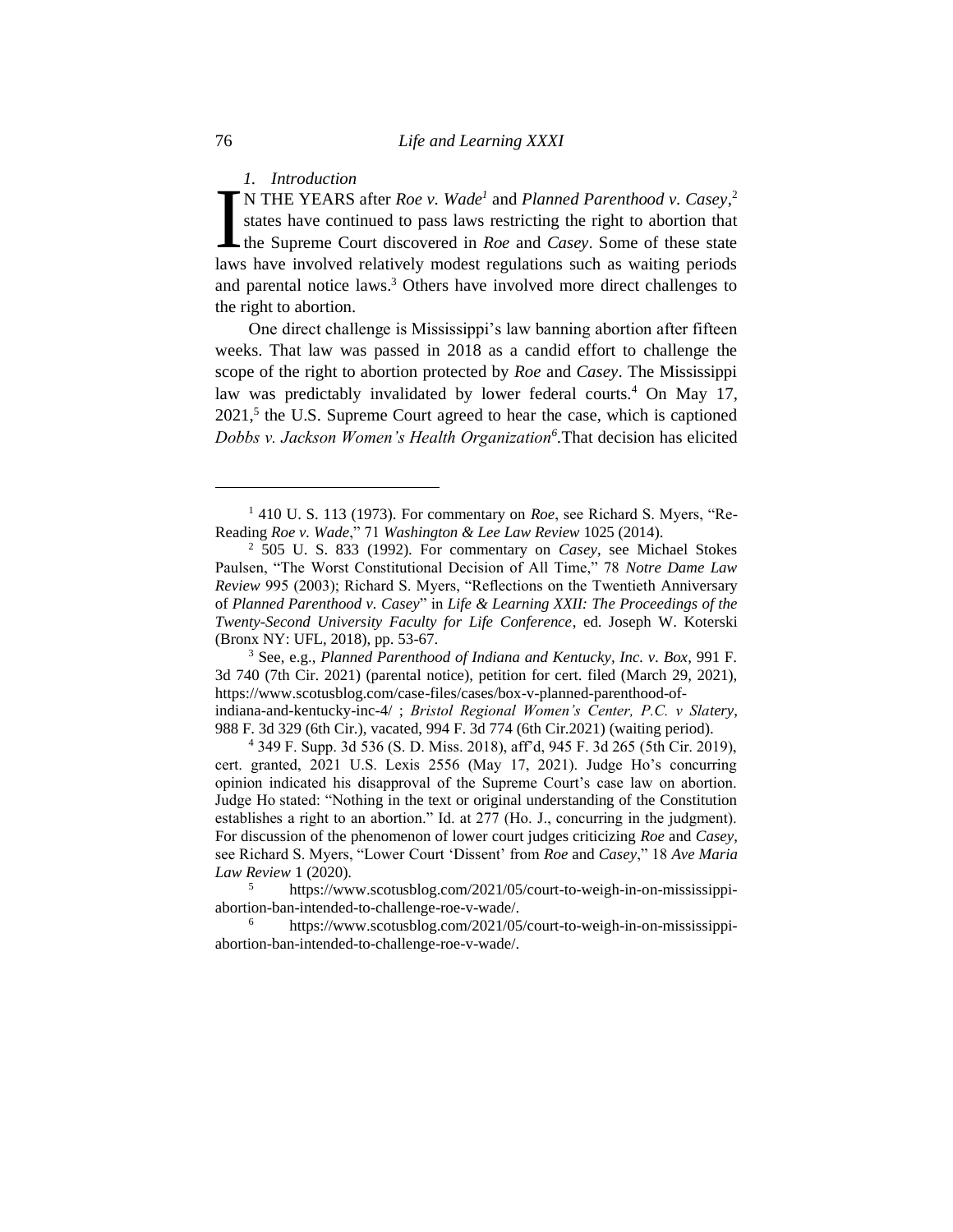widespread speculation that the Court may reverse *Roe* and *Casey* when the Court entertains *Dobbs* in its current term.<sup>7</sup>

Other increasingly common restrictions on abortion have been state laws banning abortions that are sought when there is a diagnosis that the unborn child has Down syndrome.<sup>8</sup> These laws have been met with a mixed reception in the federal courts.

Indiana's law was struck down by the Seventh Circuit in 2018, and the Supreme Court denied cert in May of  $2019.9$ <sup>9</sup> More recently, the Eighth Circuit has struck down the Arkansas and Missouri statutes.<sup>10</sup> In a surprising development, the full Eighth Circuit, in a *sua sponte* order, granted rehearing en banc.<sup>11</sup> In contrast, in April 2021, the en banc Sixth Circuit upheld Ohio's statute.<sup>12</sup>

In *Rutledge v. Little Rock Family Planning Services*, the state of Arkansas has sought Supreme Court review of the following issue: whether the Fourteenth Amendment bars States from prohibiting abortions that are sought solely because of a prenatal diagnosis of Down syndrome. The state's petition was filed on April 9, 2021.<sup>13</sup> The Court will likely not rule

<sup>7</sup> See http://www.uffl.org/blog/2021/06/30/michael-stokes-paulsen-on-thedobbs-case/. See also Robert P. George, "*Roe* Must Go," *First Things* (July 1, 2021), <https://www.firstthings.com/web-exclusives/2021/07/roe-must-go?fbclid> =IwAR1aZ7oJXGWmtubpk9c25ELh4vZfzCkfowXxsURNs2NDoPYqUkQG51Po Yno.

<sup>8</sup> Down syndrome bans gain traction after court ruling (May 19, 2021), https://apnews.com/article/us-supreme-court-donald-trump-down-syndromeabortion-courts-ab09552bd57aa5306f0341189f70b1cb.

<sup>9</sup> 888 F. 3d 300 (7th Cir. 2018), rev'd in part, cert. denied in part *Box. v. Planned Parenthood of Indiana and Kentucky, Inc*. 139 S. Ct. 1780 (2019).

<sup>10</sup> *Little Rock Family Planning Services v. Rutledge*, 984 F. 3d 682 (8th Cir. 2021)(Arkansas); *Reproductive Health Services v. Parson*, 2021 U.S. App. Lexis 17099 (June 9, 2021)(Missouri).

https://www.lifenews.com/2021/07/14/missouri-fights-in-court-to-upholdban-on-abortions-of-babies-with-down-syndrome/; the Eighth Circuit's order is available at this link, see https://www.bloomberglaw.com/public /desktop/document/ReproductiveHealthSvcsetalvParsonetalDocketNo19028828thC irSep0320.

<sup>12</sup> *Pre-Term Cleveland v. McCloud*, 994 F. 3d 512 (6th Cir. 2021)(en banc)

<sup>13</sup> https://www.scotusblog.com/case-files/cases/rutledge-v-little-rock-familyplanning-services/.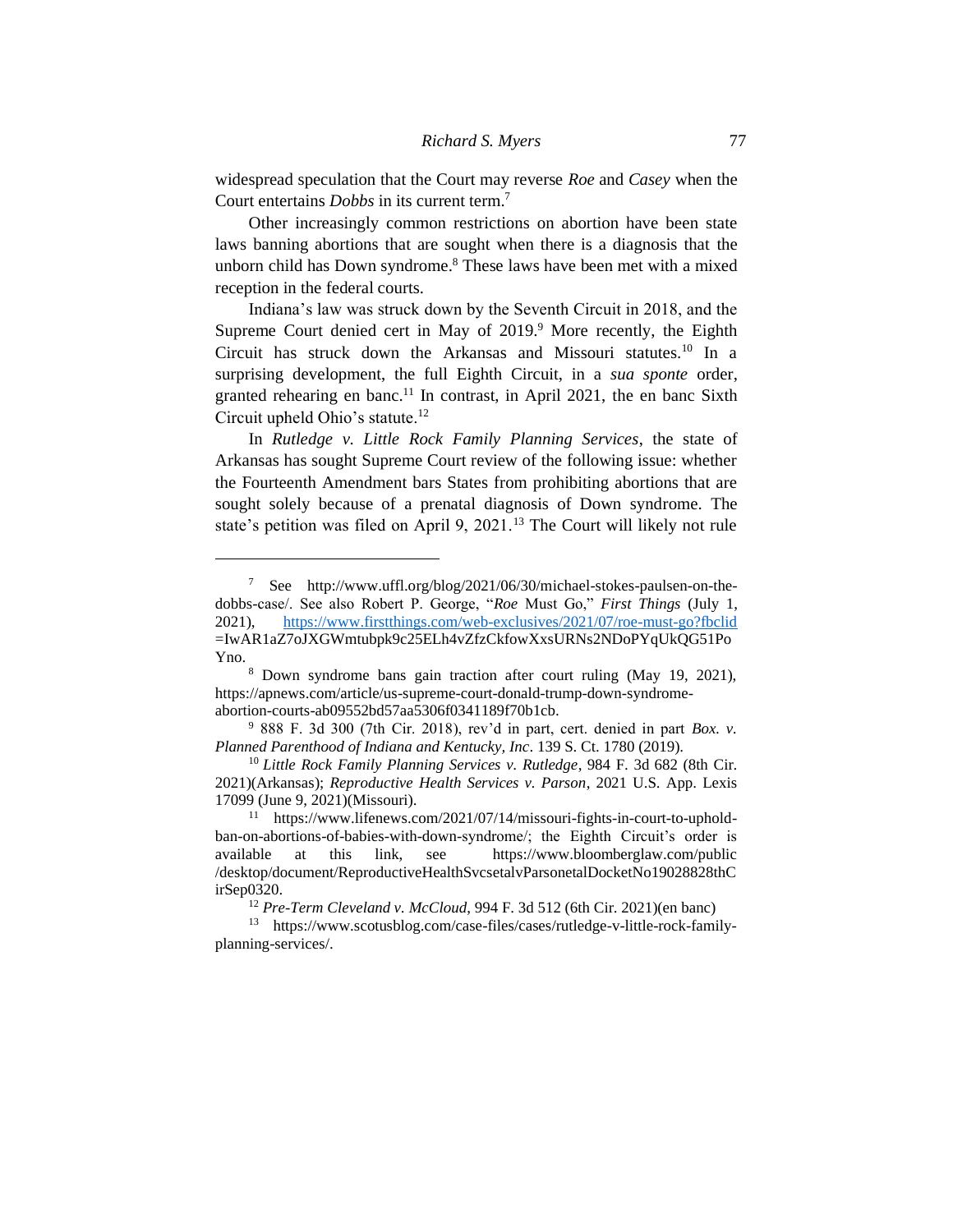on the state's petition until it decides the *Dobbs* case, which likely won't happen until the spring or summer of 2022.

This paper explores the constitutionality of these state laws banning Down syndrome abortions. The Court's decision in *Dobbs* will likely have an important impact on this issue. In this paper, I will largely limit my discussion to the fate of these laws under the existing constitutional framework set forth in *Roe* and *Casey*. In my view, states laws banning Down syndrome abortions are likely unconstitutional under the existing framework. This conclusion is another piece of evidence of the constitutional and moral deficiencies in the current law. Perhaps the Court's decision in *Dobbs* will bring about a change in the law and permit states to protect the unborn.

# *2. The Supreme Court and Abortion*

In order to understand the constitutional issues presented by state bans on Down syndrome abortions, it is necessary to explore the Supreme Court's abortion decisions. I have discussed these decisions in detail in prior articles, $^{14}$  and so I will only provide a brief account here.

In *Roe v. Wade*, the Court set forth the trimester framework. The Court did acknowledge that the state has an important interest in the health of the pregnant woman and "another important and legitimate interest in protecting the potentiality of human life [,]"<sup>15</sup> and that at some point during pregnancy "each becomes 'compelling.'"<sup>16</sup> *Roe*'s trimester framework gave states the ability to regulate abortion after the first trimester "in ways that are reasonably related to maternal health."<sup>17</sup> Under *Roe*, the states had the ability to proscribe abortion after viability, but the Court added the proviso

<sup>14</sup> See, e.g. Richard S. Myers, "*Evangelium vitae* and Constitutional Law" in *Life & Learning XXX: The Proceedings of the Thirtieth Annual University Faculty for Life Conference*, ed. Joseph W. Koterski (Bronx NY: UFL, 2020), pp. 65-88; Richard S. Myers, "The Constitutionality of Laws Banning Sex-Selection Abortion" in *Life & Learning XXVIII: The Proceedings of the Twenty-Eighth Annual University Faculty for Life Conference*, ed. Joseph W. Koterski (Bronx NY: UFL, 2018), pp. 65-74; Myers, supra note 1.

<sup>15</sup> 410 U. S. at 162.

<sup>16</sup> 410 U.S. at 163.

<sup>17</sup> Id. at 164.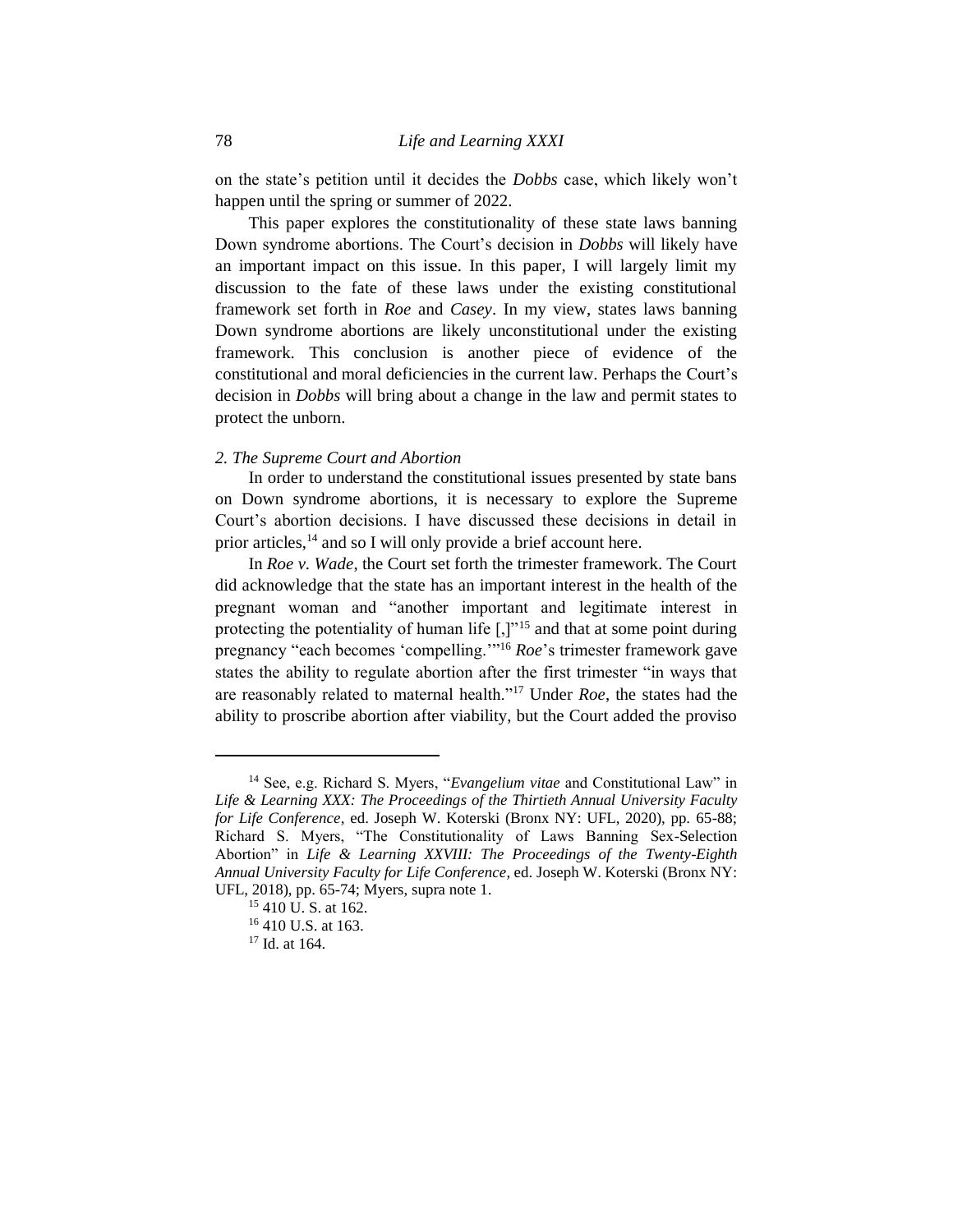"except where it is necessary, in appropriate medical judgment, for the preservation of the life or health of the mother."<sup>18</sup>

*Roe* ushered in a regime of abortion on demand. Justice White's dissent explained that the Court had basically accepted the claim that "for any one or more of a variety of reasons—convenience, family planning, economics, dislike of children, the embarrassment of illegitimacy, etc..., or for no reason at all, and without asserting or claiming any threat to life or health, any woman is entitled to an abortion at her request if she is able to find a medical advisor willing to undertake the procedure."<sup>19</sup> Even after viability, the mother's right to an abortion under the *Roe* framework is still quite broad.<sup>20</sup>

From 1973 through the mid-1980s, the Court aggressively protected the right to abortion against most state efforts to restrict the practice.<sup>21</sup> In 1992, in *Planned Parenthood v. Casey,<sup>22</sup>* the Court did abandon the trimester framework in favor of the undue burden approach. This approach explicitly acknowledged that prior decisions had not given sufficient weight to the state's "interest in protecting fetal life or potential life."<sup>23</sup> Under the undue burden approach, the Court accepted certain regulations, such as an informed consent provision and a 24-hour waiting provision, that it would have invalidated under its past decisions.<sup>24</sup>

But despite the claims that are sometimes made by those in favor of abortion rights, *Casey* did not dramatically restrict the right to abortion.<sup>25</sup> The joint opinion in *Casey* noted that "a State may not prohibit any woman from making the ultimate decision to terminate her pregnancy before

<sup>18</sup> Id. at 165.

<sup>19</sup> *Doe v. Bolton*, 410 U. S. 179, 221 (White, J., dissenting).

<sup>&</sup>lt;sup>20</sup> See Richard S. Myers, "The Constitutionality of Laws Banning Sex-Selection Abortion" in *Life & Learning XXVIII: The Proceedings of the Twenty-Eighth Annual University Faculty for Life Conference*, ed. Joseph W. Koterski (Bronx NY: UFL, 2018), noting that the health exception is typically thought of as authorizing abortion on demand, p. 67 n16.

 $21$  See Myers, supra n20, at pp. 67-68.

<sup>22</sup> 505 U.S. 833 (1992).

<sup>23</sup> *Casey*, 505 U.S. at 876.

 $24$  Myers, supra n20 at p. 68.

 $25$  Id. at 68-69.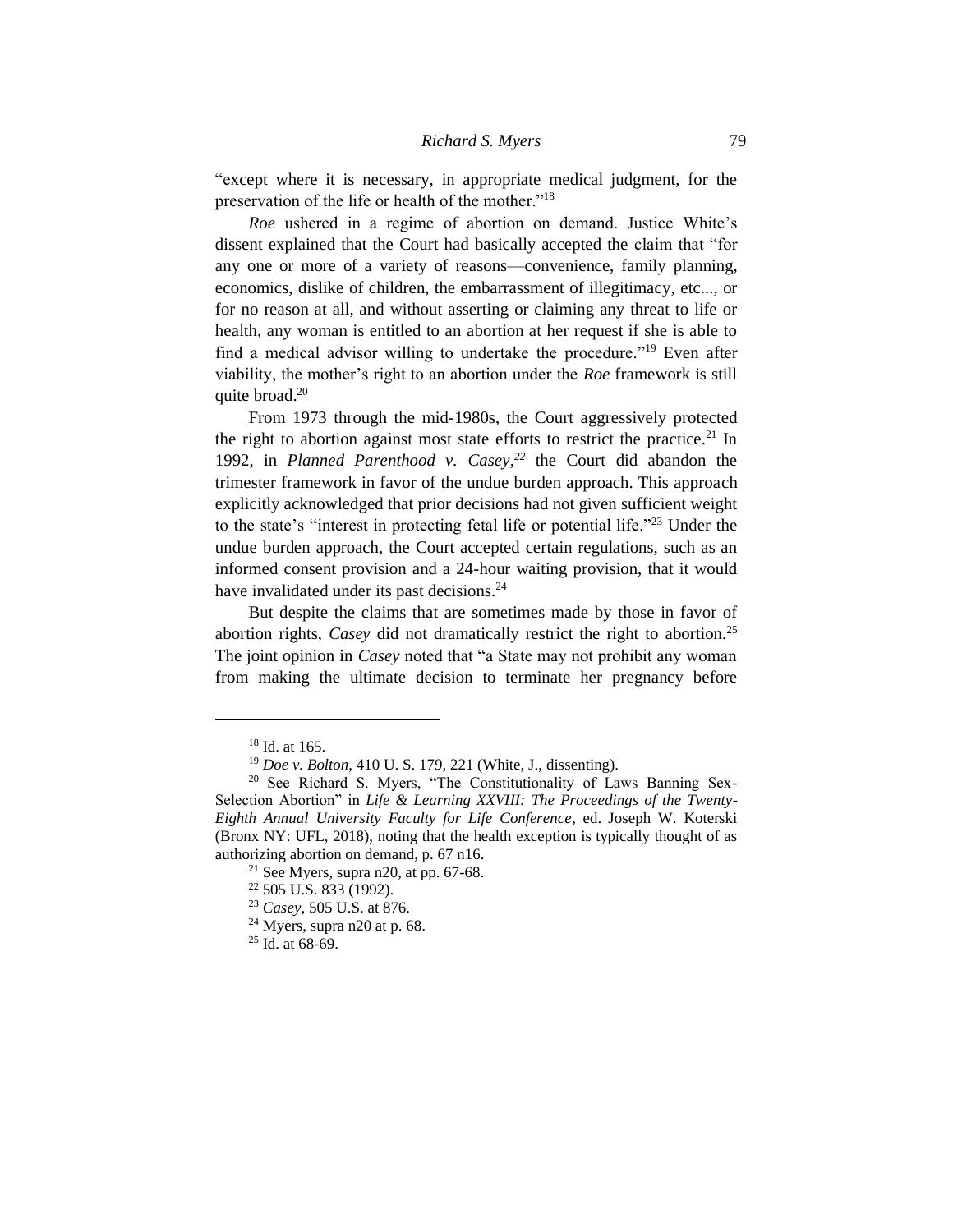viability."<sup>26</sup> And, even after viability, the *Roe* "exceptions" were explicitly retained. The joint opinion stated: "We also affirm *Roe*'s holding that 'subsequent to viability, the State in promoting its interest in the potentiality of human life may, if it chooses, regulate, and even proscribe abortion except where it is necessary, in appropriate medical judgment, for the preservation of the life or health of the mother."<sup>27</sup> Under the undue burden standard, a state may regulate but never actually prohibit an abortion. As Justice Scalia's dissent maintained, "in the 'undue burden' standard as applied in the joint opinion, it appears that the State may not regulate abortion in such a way as to reduce significantly its incidence.<sup> $28$ </sup> As Justice Scalia noted, "despite flowery rhetoric about the State's 'substantial" and 'profound' interest in 'potential human life,' and criticism of *Roe* for undervaluing that interest, the joint opinion permits the State to pursue that interest only so long as it is not too successful."<sup>29</sup>

More recent decisions have focused on the meaning of *Casey*'s undue burden test. In 2016, in *Whole Woman's Health v. Hellerstedt,<sup>30</sup>* the Court used the undue burden standard in striking down two provisions of a Texas law regulating abortion. The Court concluded that neither of the two provisions of the Texas law (the admitting privileges requirement or the surgical-center requirement) "offers medical benefits sufficient to justify the burdens upon access [to abortion] that each imposes. Each places a substantial obstacle in the path of a woman seeking a previability abortion, each constitutes an undue burden on abortion access, ...and each violates the Federal Constitution [as interpreted in *Casey*]."<sup>31</sup>

In 2020, in *June Medical Services v. Russo,<sup>32</sup>* the Court invalidated a Louisiana law requiring doctors who perform abortions to have admitting privileges at local hospitals. The law was similar to the Texas law at issue

<sup>26</sup> *Casey*, 505 U.S. at 874.

<sup>27</sup> *Casey*, 505 U.S. at 879 (quoting *Roe*, 410 U. S. at 164-165).

<sup>28</sup> Casey, 505 U.S. at 992 (Scalia, J., concurring in the judgment in part and dissenting in part).

<sup>29</sup> Id. at 992 (Scalia, J., concurring in the judgment in part and dissenting in part).

<sup>30</sup> 136 S. Ct. 2292 (2016).

<sup>31</sup> Id. at 2300.

<sup>32</sup> 140 U.S. 2103 (2020).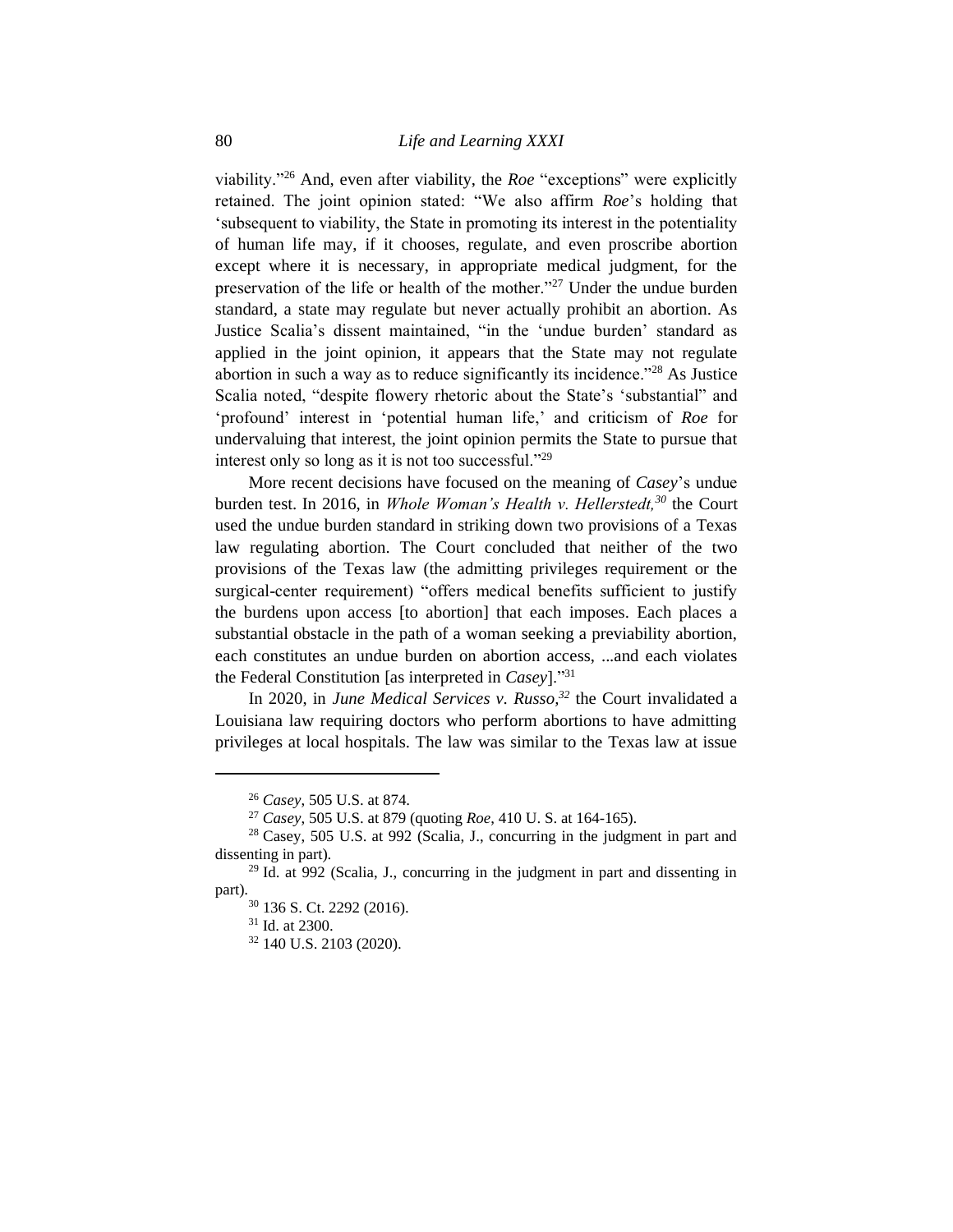# *Richard S. Myers* 81

in *Whole Woman's Health*. A 5-4 Court agreed with the district court that the Louisiana law was unconstitutional. Chief Justice Roberts provided the crucial fifth vote to invalidate the Louisiana law.<sup>33</sup> Chief Justice Roberts noted that he had "joined the dissent in *Whole Woman's Health* and [that he] continue[s] to believe that the case was wrongly decided."<sup>34</sup> Nevertheless, the Chief Justice stated: "*Stare decisis* instructs us to treat like cases alike. The result in this case is controlled by our decision four years ago invalidating a nearly identical Texas law. The Louisiana law burdens one seeking previability abortions to the same extent as the Texas law, according to factual findings that are not clearly erroneous. For that reason, I concur in the judgment of the Court that the Louisiana law is unconstitutional."<sup>35</sup>

Importantly, Chief Justice Roberts expressed a different understanding of the meaning of the undue burden standard than was set forth by the other four Justices who voted to invalidate the Louisiana law. Justice Breyer's opinion focused on a cost-benefit analysis.<sup>36</sup> In contrast, the Chief Justice stated: "Nothing about *Casey* suggested that a weighing of costs and benefits of an abortion regulation was a job for the courts.... *Casey* instead focuses on the existence of a substantial obstacle, the sort of inquiry familiar to judges across a variety of contexts."<sup>37</sup> Under Roberts's approach, state regulations of abortion would be more likely to be upheld. Since *June Medical*, lower courts have disagreed about the appropriate legal standard. $38$ 

<sup>33</sup> 140 S. Ct. at 2133-2142 (Roberts, C.J., concurring in the judgment).

<sup>34</sup> Id. at 2133 (Roberts, C.J., concurring in the judgment).

<sup>35</sup> Id. at 2141-2142 (Roberts, C.J., concurring in the judgment).

<sup>36</sup> Id. at 2120.

<sup>37</sup> Id. at 2136 (Roberts, C.J., concurring in the judgment).

<sup>38</sup>See Preterm-Cleveland v. McCloud, 994 F. 3d 512 (6th Cir. 2021)(en banc). The opinions in Preterm-Cleveland explore the differing interpretations of the governing legal standard. Judge Batchelder's opinion notes that the Sixth Circuit has used the June Medical concurrence as the governing law. Id. at 524-525. In contrast, the dissents in Preterm-Cleveland take the position that Justice Breyer's opinions in Whole Woman's Health and in June Medical set forth the controlling standard. Id. at 563-568 (Clay, J., dissenting).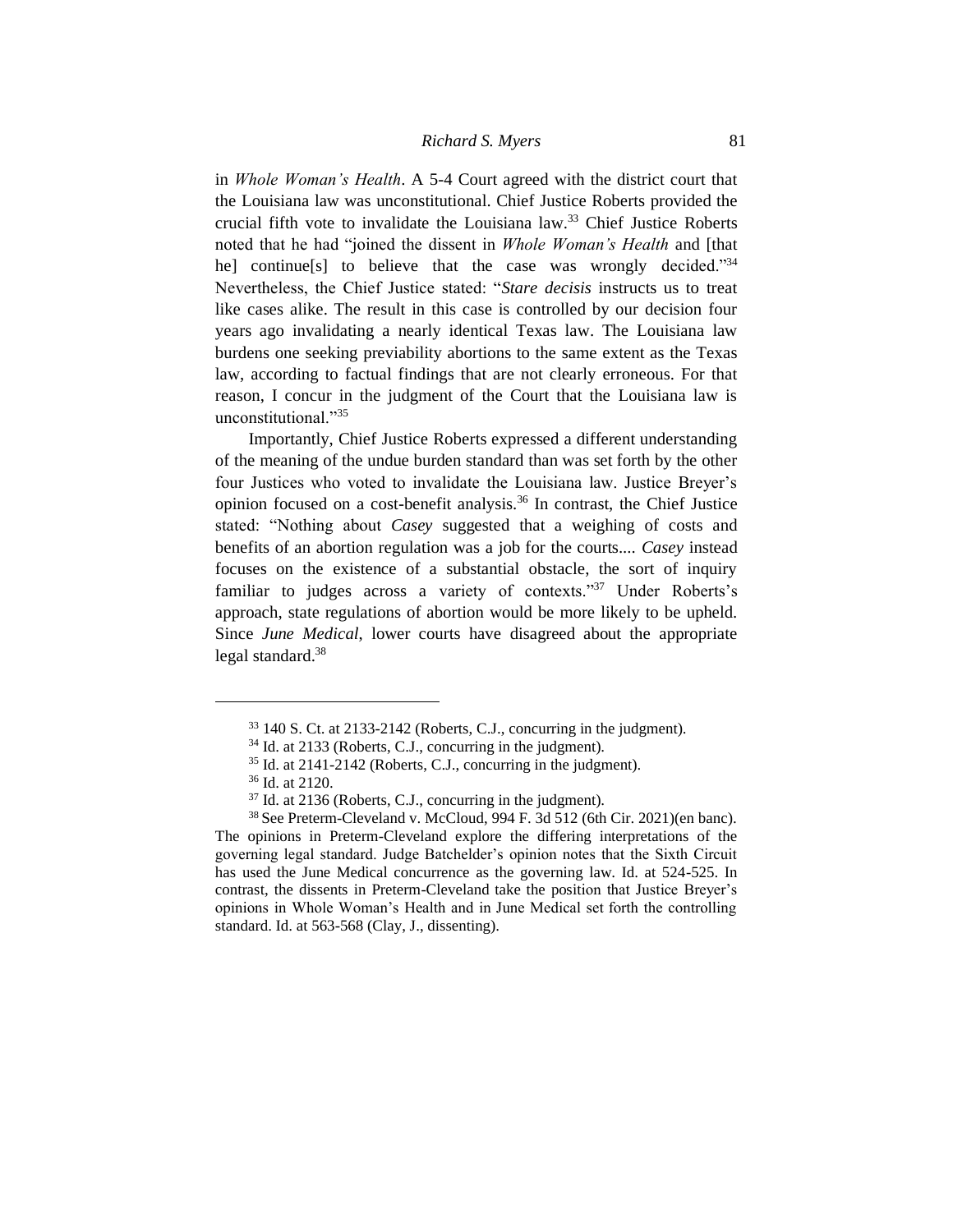# *3. Down Syndrome Abortion Bans in the Courts*

State laws banning Down syndrome abortions have received varying treatment from the federal courts. Indiana's law was invalidated by the Seventh Circuit, and the Supreme Court denied cert.<sup>39</sup> Arkansas's law was invalidated by the Eighth Circuit.<sup>40</sup> The state's petition, as noted, is currently pending before the Supreme Court.<sup>41</sup> The Eighth Circuit also recently invalidated Missouri's law,<sup>42</sup> although that decision will be reheard en banc.<sup>43</sup> In contrast, Ohio's law was upheld by the Sixth Circuit.<sup>44</sup> This section of the paper discusses these decisions.

#### *A. Seventh and Eighth Circuit Rulings*

In *PPINK v. Commissioner*,<sup>45</sup> the Seventh Circuit affirmed a lower court ruling *invalidating* portions of Indiana's Sex Selective and Disability Abortion Ban. That law banned abortion when the person performing the abortion knows the woman is seeking an abortion on account of disability, sex, or race; the law also required that the remains of aborted babies be disposed of in a dignified manner.

The Seventh Circuit stated: "The non-discrimination provisions clearly violate well-established Supreme Court precedent holding that a woman may terminate her pregnancy prior to viability, and that the State may not prohibit a woman from exercising that right for any reason."<sup>46</sup>

Judge Manion wrote an opinion concurring in the judgment in part and dissenting in part. Judge Manion made it clear that he disagreed with the Court's decisions in *Roe* and *Casey.<sup>47</sup>* In so doing, Judge Manion joined a

<sup>39</sup> 888 F. 3d 300 (7th Cir. 2018), rev'd in part, cert. denied in part *Box. v. Planned Parenthood of Indiana and Kentucky, Inc*. 139 S. Ct. 1780 (2019).

<sup>40</sup> 984 F. 3d 682 (8th Cir. 2021).

<sup>41</sup> https://www.scotusblog.com/case-files/cases/rutledge-v-little-rock-familyplanning-services/

<sup>42</sup> 2021 U.S. App. Lexis 17099 (June 9, 2021).

<sup>43</sup> See n11 supra.

<sup>44</sup> 994 F. 3d 512 (6th Cir. 2021).

<sup>45</sup> 888 F. 3d 300 (7th Cir. 2018).

<sup>46</sup> Id. at 302.

<sup>47</sup> See Myers, supra n4 at p. 9 (discussing Judge Manion's critique of *Roe* and *Casey*).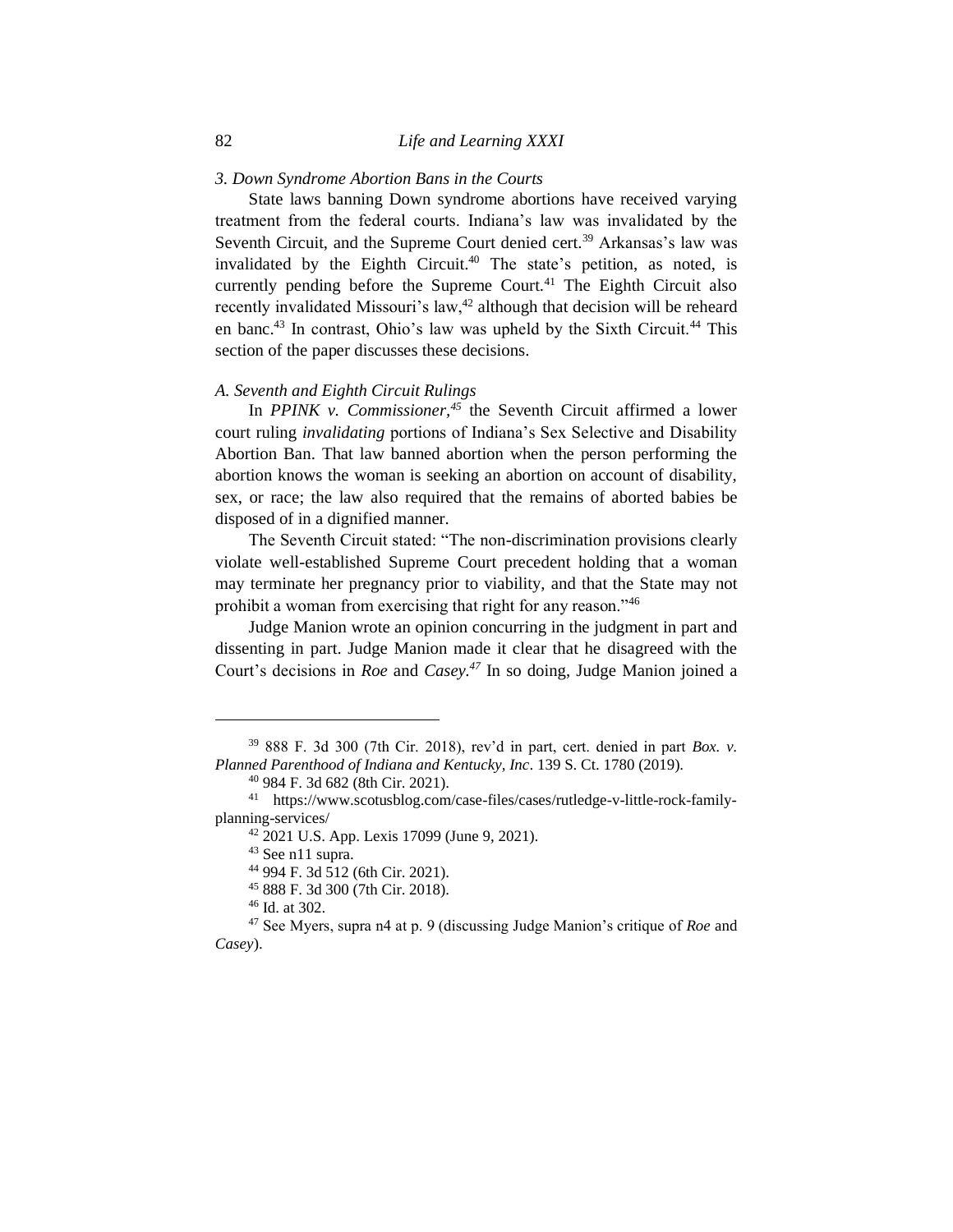significant number of lower court judges who have expressed their disagreement with the Court's abortion cases.<sup>48</sup> Judge Manion stated:

Indiana made a noble attempt to protect the most vulnerable members of an already vulnerable group. That it must fail is not due to lack of effort by the legislators who drafted it or the Solicitor General who ably argued before us. The Supreme Court's abortion jurisprudence proved an insurmountable obstacle despite their best efforts. More than anything, this case illustrates the extent to which abortion has become the most favored right in American law. Without a significant recalibration, the States sadly cannot protect even unborn children targeted because of their race, sex, or diagnosis of Down syndrome. But this court is powerless to change that state of affairs. Only the Supreme Court or a constitutional amendment can do that.<sup>49</sup>

The Seventh Circuit denied a motion for rehearing en banc.<sup>50</sup> Judge Easterbrook (joined by three other judges including then-Judge Amy Coney Barrett) dissented from the denial of rehearing en banc. Judge Easterbrook noted that the Supreme Court has not addressed the validity of an antieugenics law. He stated:

*Casey* and other decisions hold that, until a fetus is viable, a woman is entitled to decide whether to bear a child. But there is a difference between "I don't want a child" and "I want a child, but only a male" or "I want only children whose genes predict success in life." Using abortion to promote eugenic goals is morally and prudentially debatable on grounds different from those that underlay the statute *Casey* considered. None of the Court's abortion decisions holds that states are powerless to prevent abortions designed to choose the sex, race, and other attributes of children.... We ought not impute to the Justices decisions they have not made about problems they have not faced.<sup>51</sup>

<sup>48</sup> I have explored this topic in other writings. See Myers, supra n4. "These lower court 'dissents' serve to destabilize *Roe* and *Casey* to some degree and make it somewhat more likely that the Court will modify or overrule *Roe* and *Casey*." Id. at p. 8.

<sup>49</sup> 888 F. 3d at 320 (Manion,J., concurring in the judgment in part and dissenting in part).

<sup>50</sup> 917 F. 3d 532 (7th Cir. 2018).

<sup>51</sup> Id. at 536 (Easterbrook, J., dissenting from the denial of rehearing en banc). Judge Easterbrook also noted that "Indiana has not asked us to rehear this part of the panel's decision. Only the Supreme Court can determine the answer; we might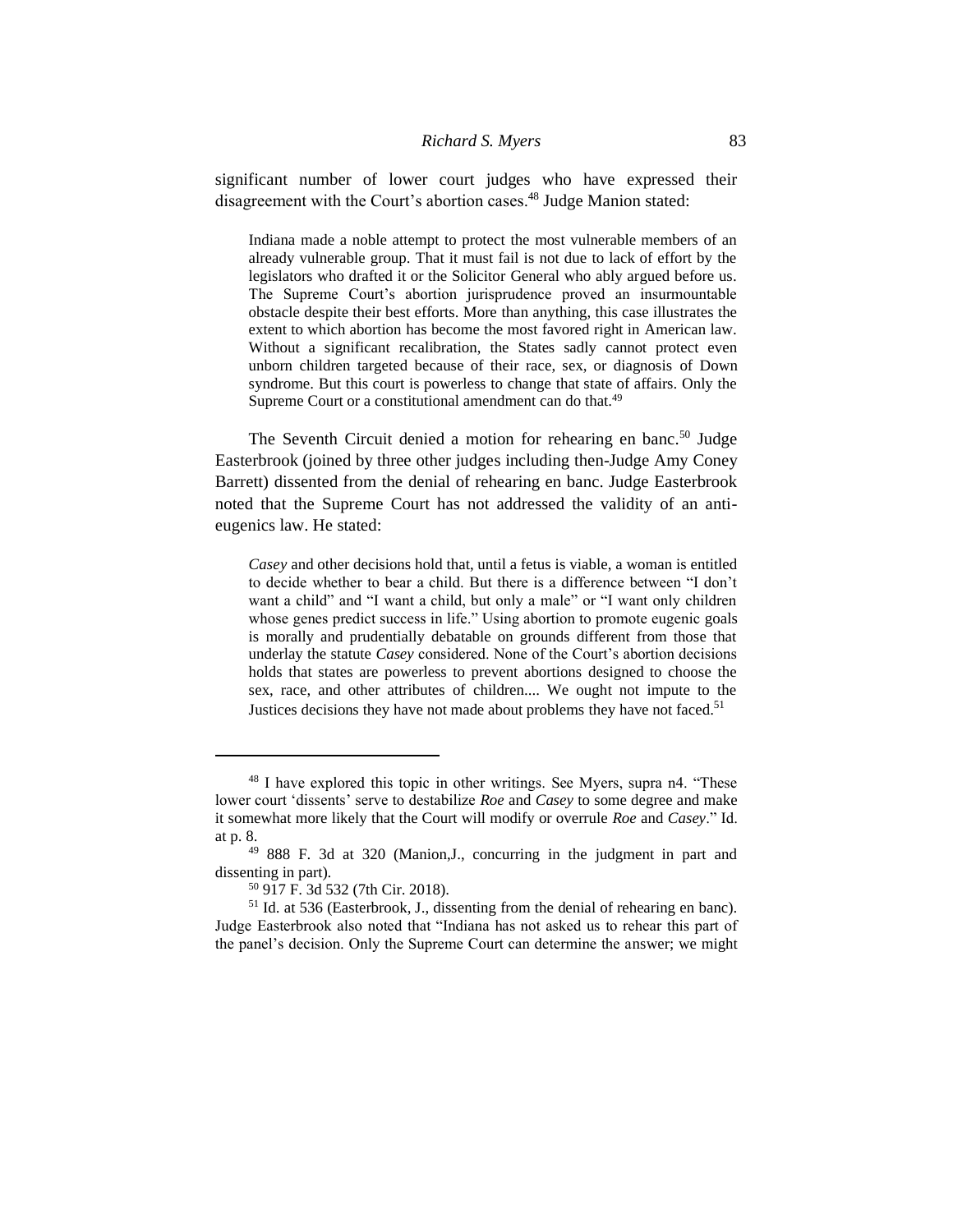The state of Indiana sought Supreme Court review on the constitutionality of the fetal remains provision and of the disability provision. The Court reversed the Seventh Circuit's decision and upheld the constitutionality of the fetal remains provision.<sup>52</sup> The Court denied certiorari on the second question dealing with the constitutionality of the ban on discriminatory abortions.<sup>53</sup> The Court did not express a view on that issue, noting that it would prefer to wait until other courts have addressed the constitutional issues raised by such laws.<sup>54</sup> Now, two years later, other courts have weighed in on these issues,<sup>55</sup> as I will explore below.

Justice Thomas concurred in the Court's ruling to uphold the constitutionality of the fetal remains provision and to deny review on the constitutionality of the ban on discriminatory abortions. Justice Thomas wrote separately to explore the issues presented by laws that "promote a State's compelling interest in preventing abortion from becoming a tool of modern-day eugenics."<sup>56</sup> Justice Thomas made the point that the Court had not decided the issue presented by anti-eugenics laws such as Indiana's. Justice Thomas stated: "In light of the Court's denial of certiorari today, the constitutionality of other laws like Indiana's thus remains an open question."<sup>57</sup> He cautioned that "[e]nshrining a constitutional right to an abortion based on the race, sex, or disability of the unborn child, ...would constitutionalize the views of the 20th-century eugenics movement[, $]$ <sup>"58</sup> which his opinion explored at length.<sup>59</sup>

guess, but the Justices can speak authoritatively. So although 18 states have filed an amicus brief asking us to rehear this part of the decision en banc, I am content to leave it to the Supreme Court." Id. at 537 (Easterbrook, J., dissenting from the denial of rehearing en banc).

<sup>52</sup> 139 S. Ct. 1780, 1780-81 (2019).

<sup>53</sup> Id. at 1782.

<sup>54</sup> Id. at 1782.

<sup>55</sup> Alexandra Desanctis, "The Supreme Court Must Settle the Selective Abortion Question" (June 14, 2021). https://eppc.org/publications/the-supremecourt-must-settle-the-selective-abortion-question/.

<sup>56</sup> 139 S. Ct. at 1783 (Thomas, J., concurring)(footnote omitted).

<sup>57</sup> Id at 1792 (Thomas, J., concurring).

<sup>58</sup> Id. at 1792 (Thomas, J., concurring).

<sup>59</sup> Id. at 1783-1791 (Thomas, J., concurring). Justice Thomas's focus on the use of abortion as a tool for eugenic manipulation stirred great controversy. For a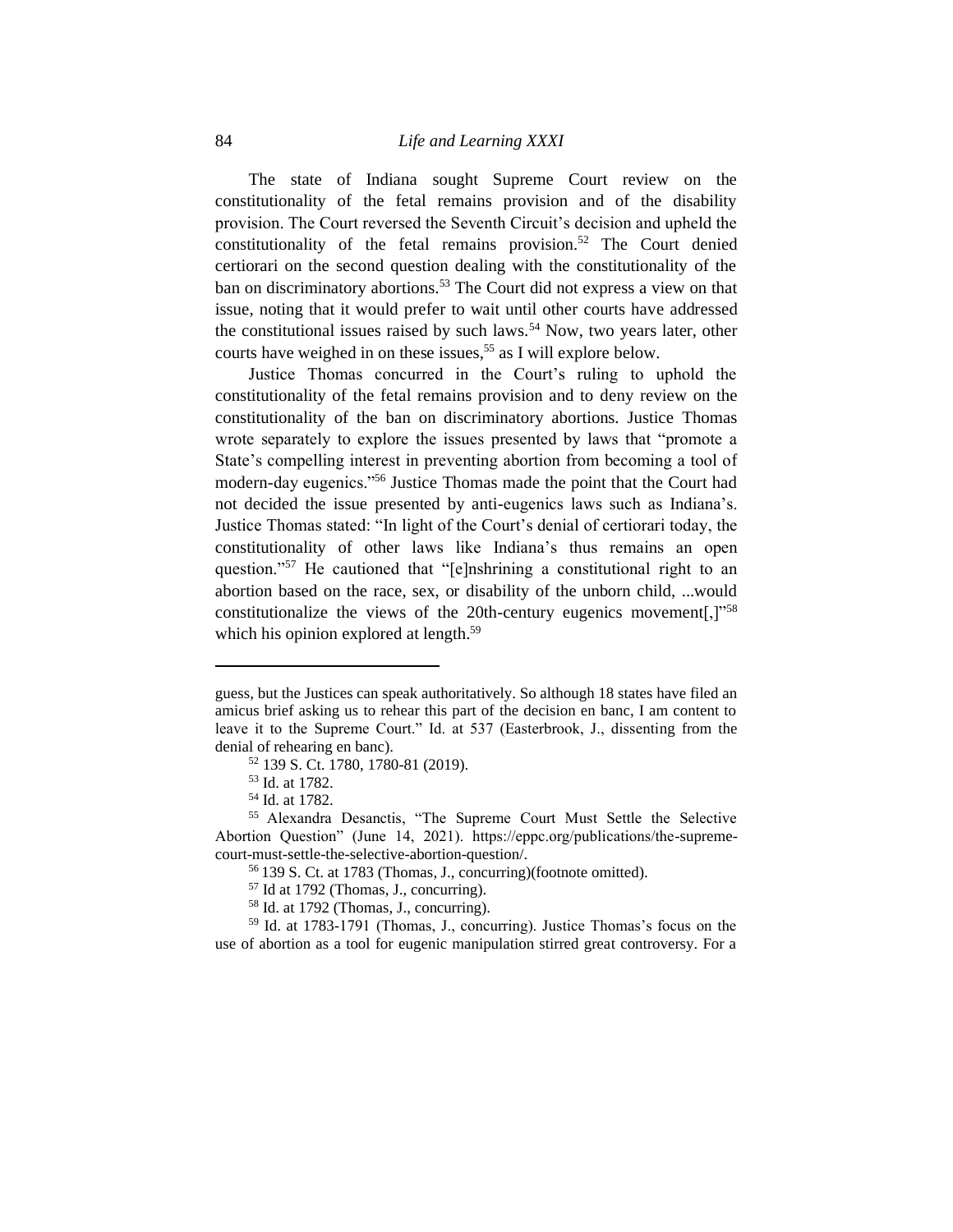The Eighth Circuit has also addressed the constitutionality of bans on discriminatory abortions. The Eighth Circuit has affirmed lower court rulings enjoining laws in Arkansas and Missouri that prohibited a doctor from performing an abortion when the doctor knows that the reason for the abortion is that there has been a diagnosis that the baby has Down syndrome.

In *Little Rock Family Planning Services v. Rutledge, <sup>60</sup>* the Eighth Circuit affirmed an injunction prohibiting enforcement of two provisions of Arkansas law restricting abortion. One provision prohibits abortion after eighteen weeks and the other provision prohibits abortion after a Down syndrome diagnosis if the abortion is sought for that reason. The Eighth Circuit concluded that the eighteen-week ban was unconstitutional. The court read *Casey* as preventing states from enacting prohibitions on abortion prior to viability. The court stated: "As Defendants presented no generally accepted medical evidence that the attainment of viability has shifted to before eighteen weeks after gestation, we must affirm the district courts order preliminarily enjoining enforcement of ... [the statute], which effectively prohibits a substantial universe of pre-viability abortions."<sup>61</sup> The court also concluded that the Down syndrome abortion ban was unconstitutional. The court agreed with the Seventh Circuit that states have no power to enact purpose-based or reason-based bans on pre-viability abortions. The Eighth Circuit stated: "We agree with our sister circuits that it is 'inconsistent to hold that a woman's right of privacy to terminate a pregnancy exists if...the State can eliminate this privacy right if [she] wants to terminate her pregnancy for a particular purpose."<sup>62</sup>

Two judges (Judges Shepherd and Erickson) concurred but also wrote separately to indicate their dissatisfaction with the Supreme Court's viability standard.<sup>63</sup> These judges called for the Supreme Court to re-

recent exploration of these themes, see Michael Stokes Paulsen, "Abortion as an Instrument of Eugenics," 134 *Harvard Law Review* F. 415 (2021).

<sup>60</sup> 984 F. 3d 682 (8th Cir. 2021)

<sup>61</sup> 984 F. 3d at 688.

<sup>62</sup> Id. at 690 (quoting *PPINK*, 888 F. 3d 300, 307).

<sup>63</sup> Other lower court judges have criticized the Court's use of "viability." See Myers, supra n4 at pp. 11-13 (discussing lower court opinions dealing with viability).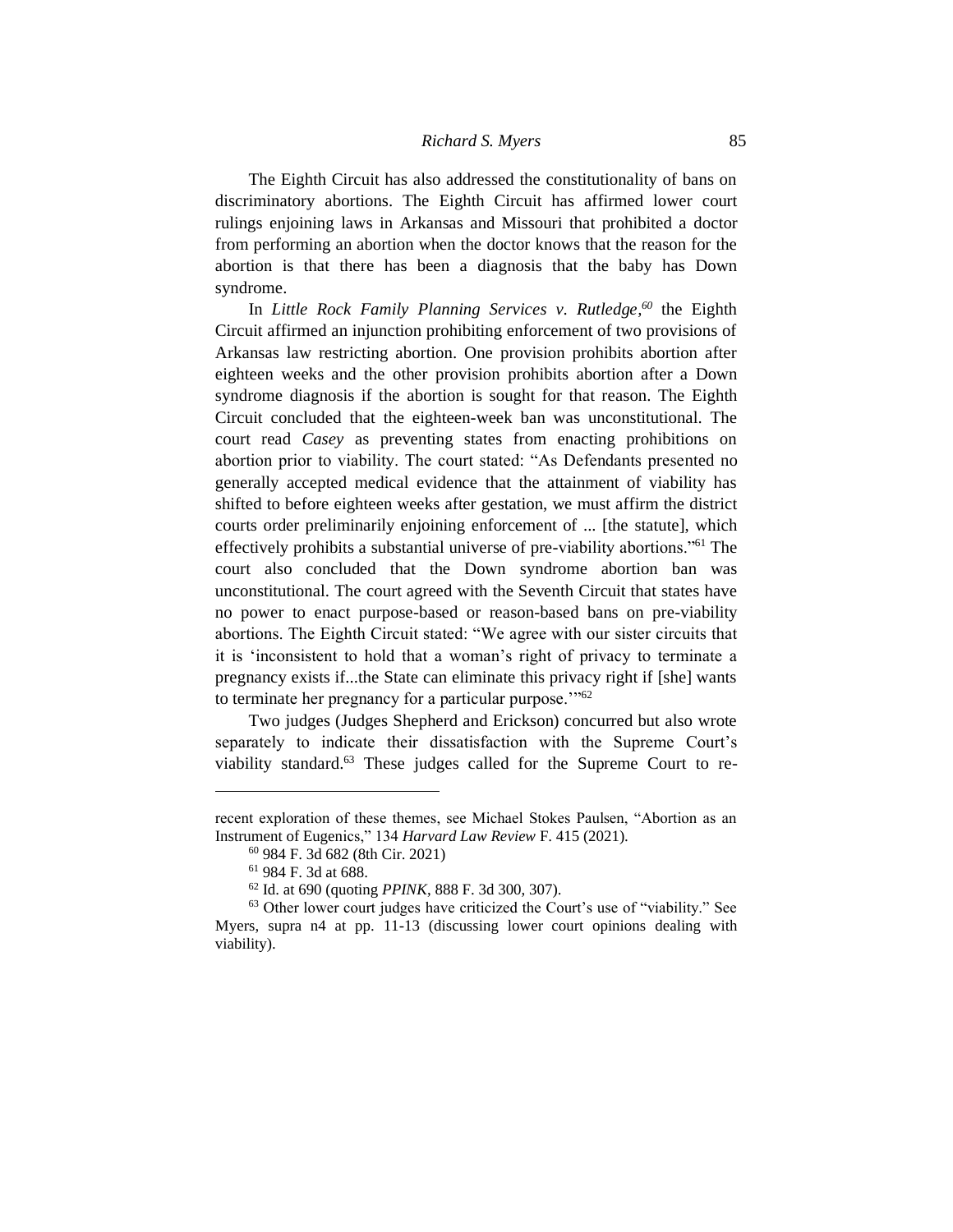examine *Casey.<sup>64</sup>* Judge Shepherd stated: "Today's opinion is another stark reminder that the viability standard fails to adequately consider the substantial interest of the state in protecting the lives of unborn children as well as the state's 'compelling interest in preventing abortion from becoming a tool of modern-day eugenics.'"<sup>65</sup> Judge Erickson's concurring opinion elaborated at some length on the risks of what he termed the "neoeugenics movement.<sup>"66</sup> He noted the importance of valuing the life of every human being, even those thought of as "inferior."<sup>67</sup> He stated: "By focusing on viability alone, the Court fails to consider circumstances that strike at the core of humanity and pose such a significant threat the State of Arkansas might rightfully place that threat above the right of a woman to choose to terminate a pregnancy."<sup>68</sup>

In *Reproductive Health Services of Planned Parenthood of the St. Louis Region, Inc. v. Parson,<sup>69</sup>* the Eighth Circuit affirmed a district court decision enjoining Missouri's Down syndrome abortion law. The appellate court's decision was 2-1 with Judge Stras in dissent. The Missouri law prohibits abortions if the provider "knows that the woman is seeking the abortion solely because of a prenatal diagnosis, test, or screening indicating Down [s]yndrome or the potential of Down [s]yndrome in an unborn child."<sup>70</sup> The Missouri case largely followed the Eighth Circuit's earlier decision in *Little Rock Family Planning Services.<sup>71</sup>*

<sup>64</sup> 984 F. 3d at 692 (Shepherd, J. concurring); 984 F. 3d at 693 (Erickson, J., concurring).

<sup>65</sup> Id. at 693 (Shepherd, J., concurring)(quoting Box, 139 S. Ct. at 1783 (Thomas, J., concurring)).

<sup>66</sup> Id. at 694 (Erickson, J., concurring).

<sup>67</sup> Id. (Erickson, J., concurring).

<sup>68</sup> Id. at 694 (Erickson, J., concurring).

<sup>69</sup> 2021 U. S. App. LEXIS 17099 (8th Cir. June 9, 2021). The state of Missouri filed a petition for writ of certiorari with the Supreme Court, https://www.scotusblog.com/case-files/cases/schmitt-v-planned-parenthood-of-thest-louis-region-inc/ but subsequently the Eighth Circuit sua sponte granted rehearing en banc. See n11 supra.

<sup>70</sup> 2021 U.S. App. LEXIS 17099, at \*6.

<sup>71</sup> 984 F. 3d 682 (8th Cir. 2021).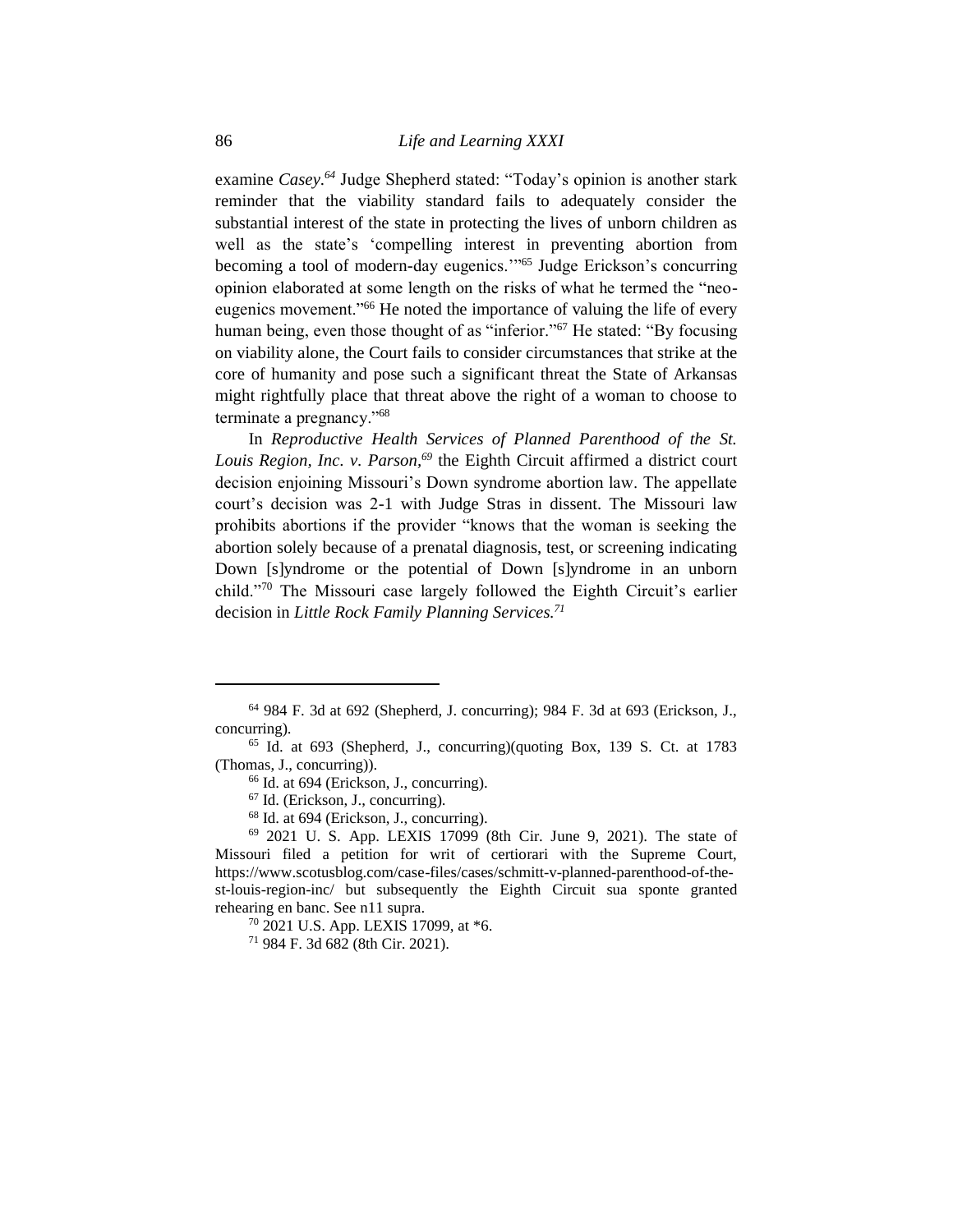Judge Stras's dissent explored themes that also featured prominently in the Sixth Circuit's treatment of bans on Down syndrome abortions.<sup>72</sup> Judge Stras explained that the Missouri law doesn't really restrict a woman's access to abortion. For the statute to apply, the abortion must be "solely" because of a diagnosis of Down syndrome and the doctor must know of that fact. Judge Stras noted: "Even when providers are aware of a positive Down syndrome diagnosis, ...nothing prevents them from performing an abortion if they know nothing more. Nor is there any restriction when providers know that the diagnosis is one reason for the abortion but remains in the dark about whether there are others."<sup>73</sup> In reality, as Judge Stras explained, the statute does not restrict access to an abortion, or at least there was no proof that the law had such an impact.<sup>74</sup> As noted above, the full Eighth Circuit has granted rehearing en banc.<sup>75</sup>

#### *B. Sixth Circuit Ruling*

In contrast to the Seventh and Eighth Circuit decisions, the Sixth Circuit has upheld Ohio's ban on Down syndrome abortions. The Ohio law "prohibits a doctor from performing an abortion if that doctor knows that the woman's reason for having the abortion is that she does not want a child with Down syndrome."<sup>76</sup> On October 11, 2019, the U.S. Court of Appeals for the Sixth Circuit affirmed a lower court decision that enjoined an Ohio law prohibiting abortion on account of the disability of the unborn child.<sup>77</sup> The decision was 2-1. The dissent, by Judge Alice M. Batchelder, echoed many of the themes expressed in Justice Clarence Thomas's opinion in *Box v. Planned Parenthood*. In that opinion, as noted above, Justice Thomas stated that states have "a compelling interest in preventing abortion from becoming a tool of modern-day eugenics."<sup>78</sup> The full Sixth Circuit agreed to rehear the case en banc. On April 13, 2021, in *Pre-Term Cleveland v.* 

<sup>72</sup> See *Pre-Term Cleveland v. McCloud*, 994 F. 3d 512 (6Th Cir. 2021)(en banc).

<sup>73</sup> 2021 U. S. App. LEXIS 17099, at \*24 (Stras, J., dissenting).

<sup>74</sup> Id. at \*24-\*32 (Stras, J., dissenting).

<sup>75</sup> See n11 supra.

<sup>76</sup> 994 F. 3d at 517.

<sup>77</sup> 940 F. 3d 318 (6th Cir. 2019).

<sup>78</sup> 139 S. Ct. at 1783 (Thomas, J., concurring).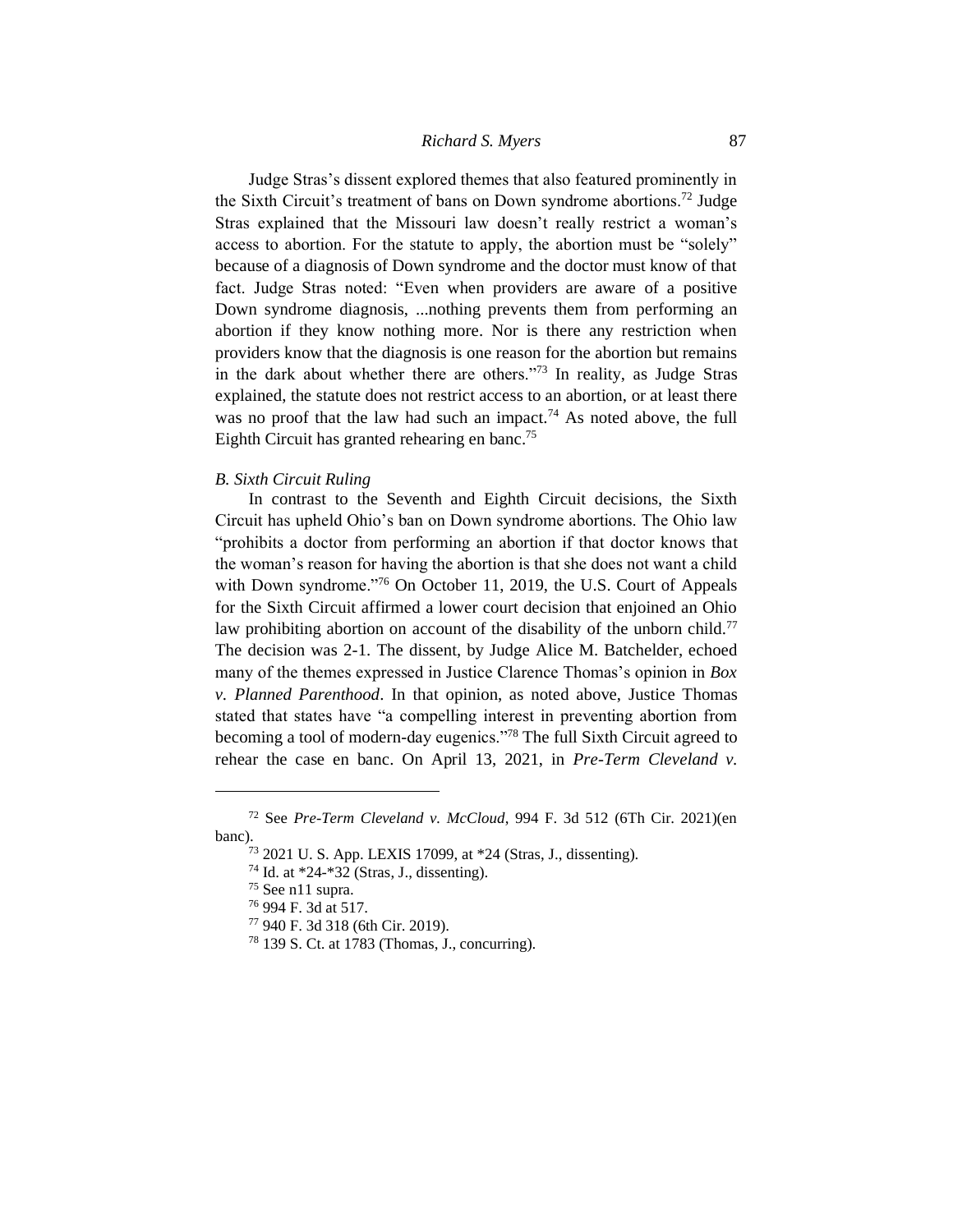*McCloud,<sup>79</sup>* the en banc Sixth Circuit reversed and upheld the constitutionality of the Ohio law.

The en banc Sixth Circuit divided 9-7. The lead opinion was written by Judge Batchelder, who had dissented from the original panel ruling. Judge Batchelder explained that, in her view, the law was not an actual prohibition on a woman's choice to obtain an abortion. Judge Batchelder explained that the law does not prohibit a woman from obtaining an abortion because she does not want a child with Down syndrome, and so does not create an undue burden on the right to abortion. The law is focused on the doctor and the court concluded that the law advanced legitimate state interests.<sup>80</sup> In the end, Judge Batchelder concluded: "We hold that the restrictions imposed, or burdens created, by...[the Ohio law] do not create a substantial obstacle to a woman's ability to choose or obtain an abortion. Moreover, those restrictions are reasonably related to, and further, Ohio's legitimate interests. Therefore, [the Ohio law] ... is valid in all conceivable cases and the plaintiffs cannot succeed on the merits of their claim."<sup>81</sup>

There were several concurring opinions of note. Judge Sutton expressed the view that the case "is Exhibit A in a proof that federal judicial authority over this issue has not been good for the federal courts or for increased stability over this difficult area."<sup>82</sup> Judge Griffin wrote separately to emphasize "Ohio's compelling interest in prohibiting its physicians from knowingly engaging in the practice of eugenics."<sup>83</sup> Griffin echoed many of the arguments that Justice Thomas made in the *Box* case. Griffin noted that "the selective abortion of unborn babies who are deemed 'unfit' or

<sup>79</sup> 994 F. 3d 512 (6th Cir. 2021)(en banc).

<sup>80</sup> Id. at 525. The court identified the following state interests: "[protecting] (1) the Down syndrome community from the practice of Down-syndrome-selective abortions and the stigma associated with it; (2) pregnant women and their families from coercion by doctors who advocate the abortion of Down-syndrome-afflicted fetuses; and (3) the integrity and ethics of the medical profession by preventing doctors from becoming witting participants in Down-syndrome-selective abortions." Id. at 521.

<sup>81</sup> Id. at 535.

<sup>82</sup> Id. at 536 (Sutton, J., concurring).

<sup>83</sup> Id. at 538 (Griffin, J., concurring).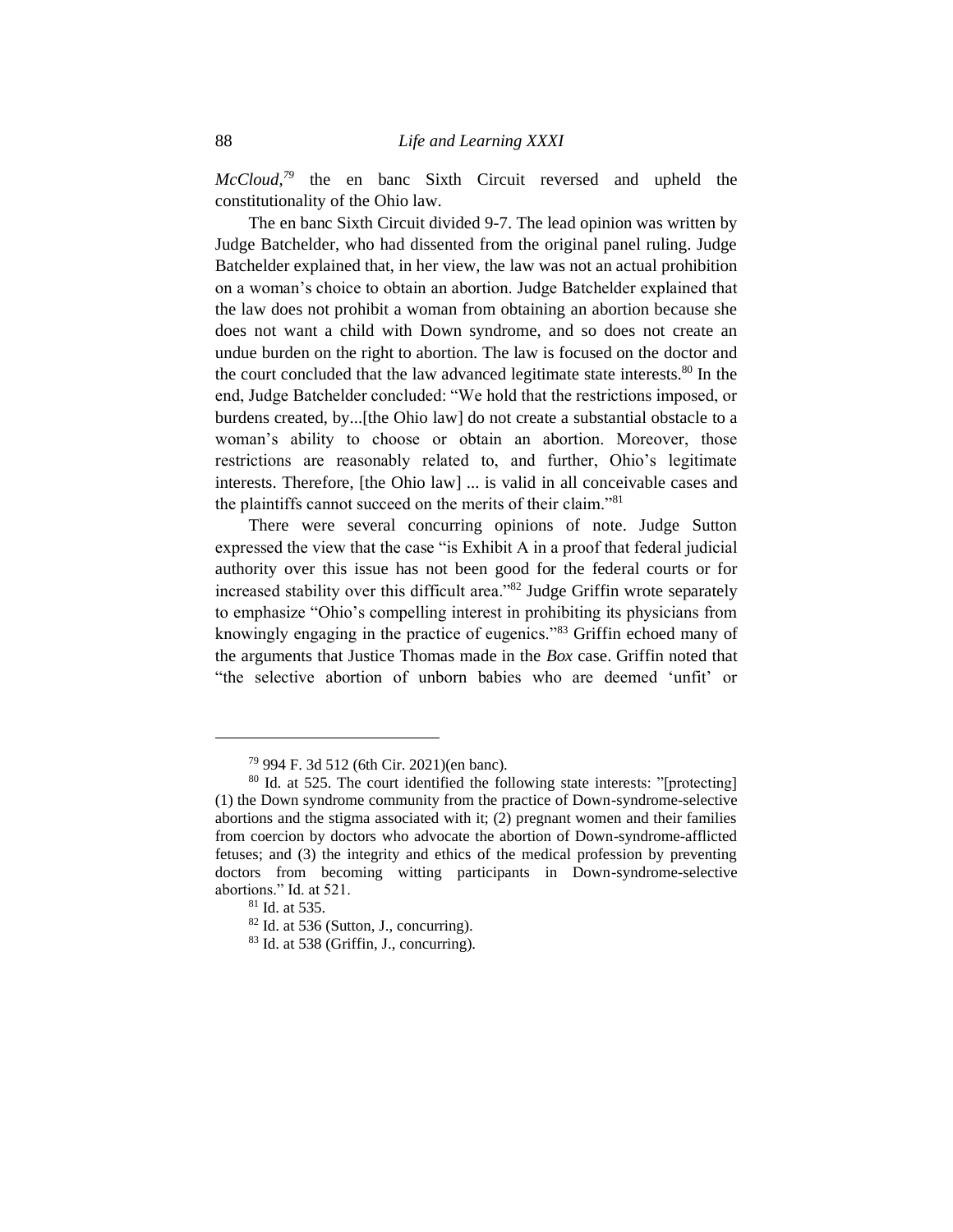'undesirable' is becoming increasingly common."<sup>84</sup> In this regard, Griffin particularly noted the increasing practice of sex-selection and Down syndrome abortions around the globe.<sup>85</sup> Judge Bush emphasized the Supreme Court's abortion cases have not considered "states' wholly separate interest in eliminating discrimination as a reason for an abortion."<sup>86</sup> Bush noted recent efforts to eliminate discrimination and stated: "A law passed to end the 'odious view that some lives are worth more than others' and ensure that people with Down syndrome are not eliminated in America, as they nearly have been in other countries, would fit squarely within that venerable tradition."<sup>87</sup> Bush also suggested that the Court's cases recognizing a right to abortion were wrongly decided.<sup>88</sup> Using an originalist approach, Bush concluded: "The Constitution says nothing about whether a state may enact legislation to protect unborn life with Down syndrome. It leaves to the People—through their elected representatives, not unelected judges—the freedom to provide that protection."<sup>89</sup>

#### *4. Constitutionality of Down Syndrome Abortion Statutes*

Under the existing framework, laws banning Down syndrome abortions are likely unconstitutional.<sup>90</sup> The Court has not directly addressed anti-eugenic statutes, and so the issue is "open," as Justice Thomas noted. The Court has, however, stated: "a State may not prohibit any woman from making the ultimate decision to terminate her pregnancy before viability."<sup>91</sup> Prior to viability, the state interest in the life of the unborn is not considered strong enough to outweigh the mother's choice to have an abortion. This is true without regard to the reason for the mother's choice to have an

 $84$  Id. at 540 (Griffin, J., concurring).

<sup>85</sup> Id. at 540 (Griffin, J., concurring).

<sup>86</sup> Id. at 544 Bush, J., concurring).

 $87$  Id. at 545 (Bush, J., concurring)(quoting PPINK, 888 F. 3d at 315 (Manion, J., concurring in part and dissenting in part)).

 $88$  Id. at 546 (Bush, J., concurring).

<sup>89</sup> Id. at 550 (Bush, J., concurring).

<sup>&</sup>lt;sup>90</sup> This discussion assumes that the law in question is a ban on Down syndrome abortions, which was the assumption of the Seventh and Eighth Circuits in the decisions discussed in section 3.A. supra.

<sup>91</sup> *Casey*, 505 U. S. at 879.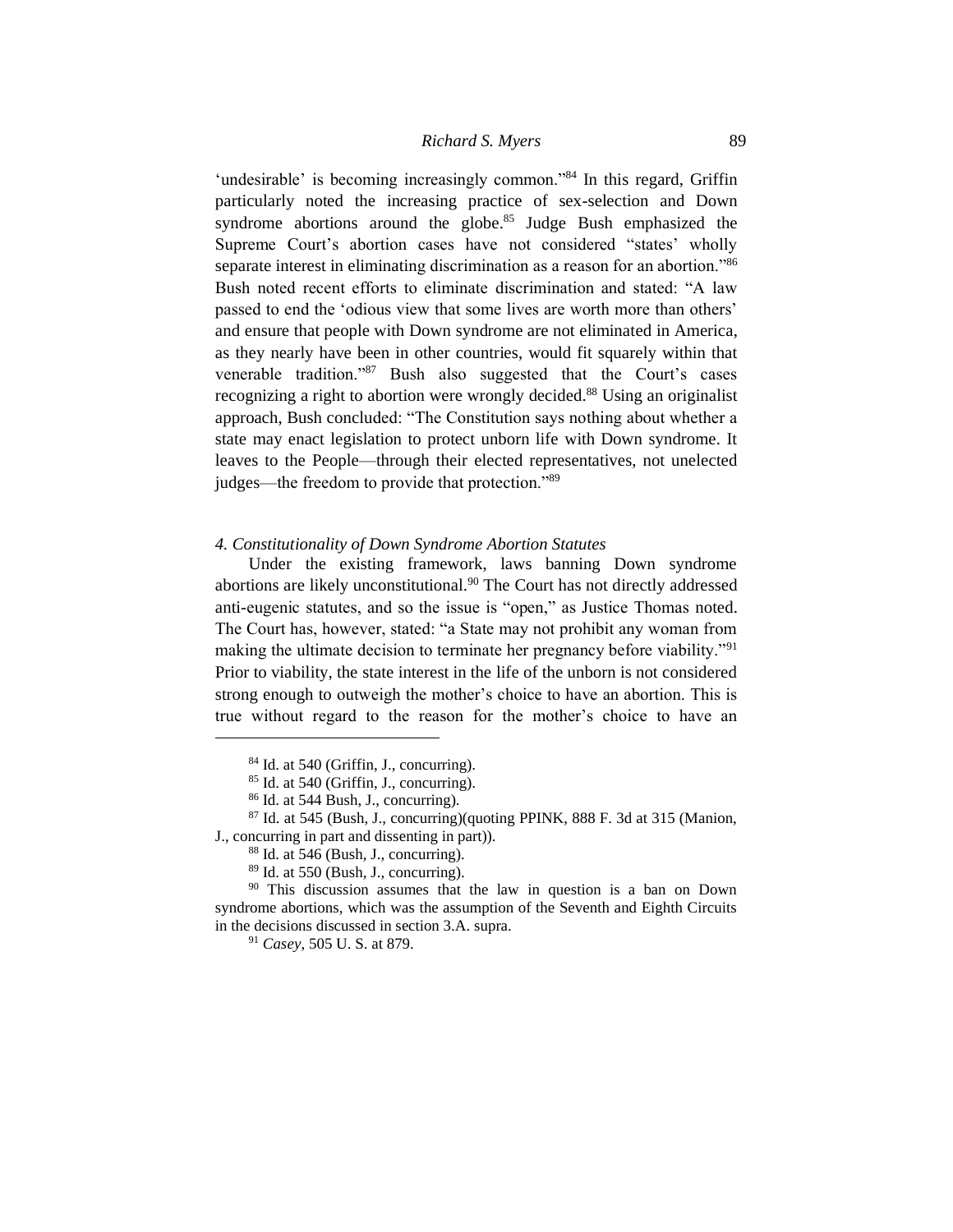abortion.<sup>92</sup> Under *Casey*'s approach to substantive due process, the Constitution protects the woman's autonomy; under this approach, the Court is largely indifferent to the content of the choice.<sup>93</sup> It is not surprising, therefore, that most courts that have addressed the issue have found Down syndrome bans to be unconstitutional, even when the judges who so concluded expressed strong reservations about the legitimacy of *Roe* and *Casey.<sup>94</sup>*

Some have argued that the anti-discrimination reason for such laws offers the possibility that the Court might uphold such a statute. The problem with this argument is that under the Court's existing approach, these laws do not involve discrimination against persons. I have discussed this with regard to the constitutionality of laws banning sex-selection abortions.<sup>95</sup> The Court has recognized that the State has a compelling interest in preventing sex discrimination. But the Court would not likely extend this reasoning to sex discrimination against the unborn because such an approach would seem to rest on the view that the unborn are "persons" protected by the Constitution.<sup>96</sup>

Under this view, the Court cannot really consider abortions for a discriminatory reason as constituting sex discrimination (against a person).

 $92$  In PPINK, the Seventh Circuit stated: "The non-discrimination provisions clearly violate well-established Supreme Court precedent holding that a woman may terminate her pregnancy prior to viability, and that the State may not prohibit a woman from exercising that right for any reason." PPINK, 888 F. 3d at 303.

<sup>&</sup>lt;sup>93</sup> See Richard S. Myers, "An Analysis of the Constitutionality of Laws Banning Assisted Suicide from the Perspective of Catholic Moral Teaching," 72 *University of Detroit Mercy Law Review* 771, 773 (1995).

<sup>94</sup> See Myers, supra n4 at p. 9 (discussing Judge Manion's critique of *Roe* and *Casey*); *Little Rock Family Planning Services*, 984 F. 3d at 692 (Shepherd, J., concurring); id. at 693 (Erickson, J., concurring).

<sup>&</sup>lt;sup>95</sup> See Myers, supra n20.

<sup>&</sup>lt;sup>96</sup> Id. at 72. See also Dov Fox, "Abortion, Eugenics, and Personhood in the Supreme Court" (January 25, 2020), https://www.fertstertdialog.com/posts/58704 fox-consider-this. In discussing Justice Thomas's concurrence in the Box case, Fox stated: "[Justice Thomas's] gesture toward personhood supposes that fetuses are protected against discrimination like people are. Yet not a single Supreme Court opinion—not even a concurring or dissenting one, let alone a majority opinion has ever said that fetuses qualify as constitutional persons with equal rights against discriminatory treatment." Id.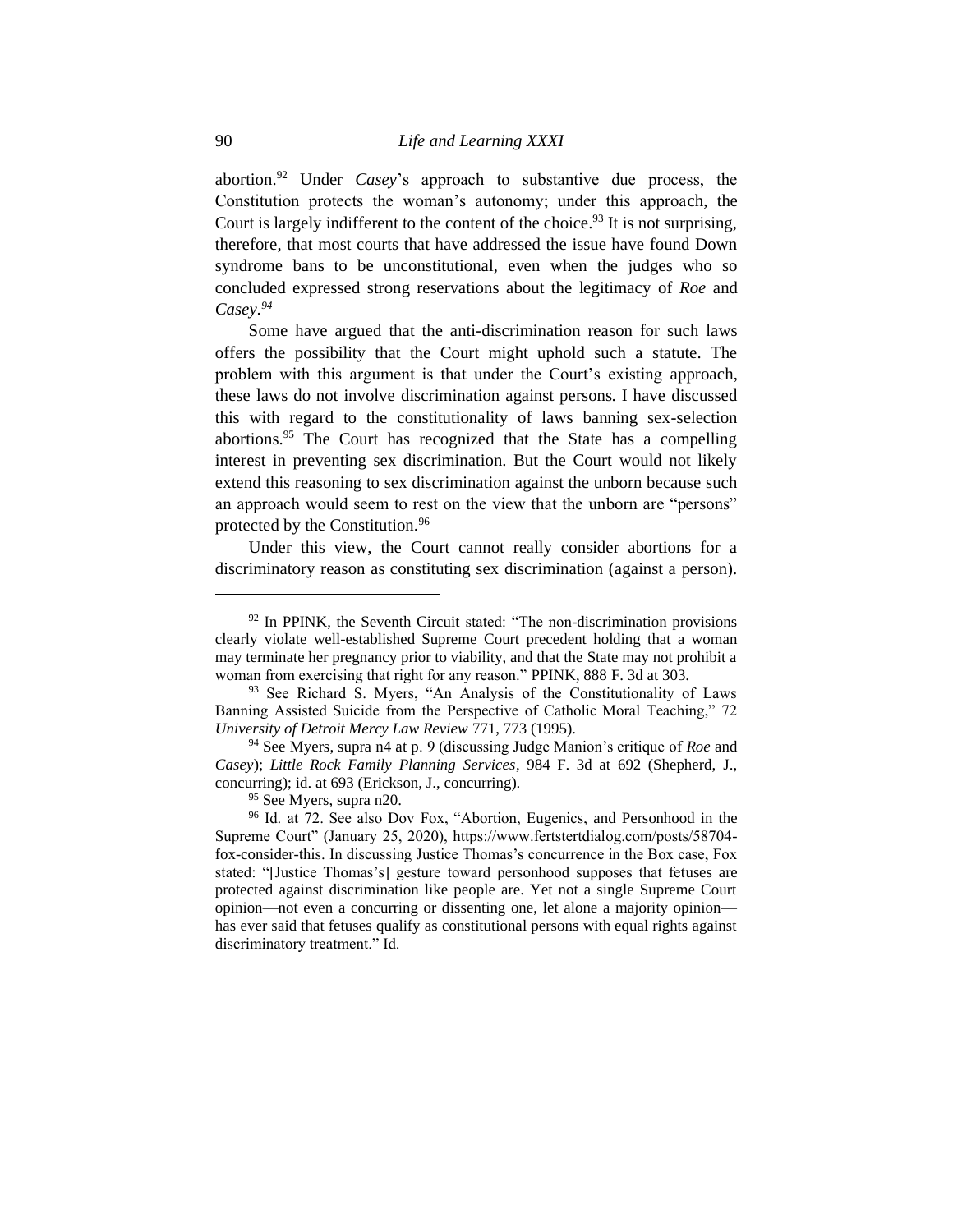Aborting unborn children because they are the "wrong" sex (often because they are girls) does not really involve sex discrimination, defenders of sexselection abortion contend, because the victims are not really girls—they are "potential girls" with a "future sex."<sup>97</sup> These advocates contend that to view sex-selection abortion as sex discrimination would necessarily entail granting personhood to the unborn, which the Court of course rejected in *Roe.<sup>98</sup>* Under this view, unborn fetuses only become girls (and potential victims of sex discrimination) if they are born.

Even aside from the personhood issue, the Court doesn't view the state as having a compelling interest in the life of the unborn prior to viability. In *Roe*, the Court said that it would not answer the question of when life begins, although the Court did effectively decide the issue. In evaluating the state's interest, the Court necessarily rejected the state's view that fetal life (which the Court frequently describes as "potential life"<sup>99</sup>) deserved protection.<sup>100</sup> The Court in *Roe* explicitly stated that "we do not agree that, by adopting one theory of life, Texas may override the rights of the pregnant woman that are at stake."<sup>101</sup>

I think the same argument would apply to bans on Down syndrome abortions. There is, it is true, an interest in avoiding discriminatory

<sup>97</sup> See Myers, supra n20 at p. 72.

<sup>98</sup> See *Roe*, 410 U. S. at 158. For a different view on the personhood issue, see Michael Stokes Paulsen, "The Plausibility of Personhood," 74 Ohio State Law Journal 13 (2012); see also John Finnis, "Born and Unborn: Answering Objections to Constitutional Personhood," Public Discourse (April 9, 2021), https://www.firstthings.com/web-exclusives/2021/04/born-and-unborn-answeringobjections-to-constitutional-personhood.

<sup>99</sup> See , e.g., *Casey*, 505 U. S. at 870.

<sup>100</sup> Myers, supra n20 at pp. 71-72.

<sup>101</sup> *Roe*, 410 U. S. at 162. Michael Paulsen has noted: "[The] intuition [that it should not be legal to kill a fetus on the basis of such human qualities such as sex or disability] contrasts sharply with the implicit ideology underlying current abortion law: *Roe* treats the unborn human fetus as merely 'potential' human life. See *Roe*, 410 U.S. at 150. If the human fetus has no human moral status unless the pregnant woman chooses to give it one (the position assumed by current law), there is nothing at all wrong with sex-selection abortion or with race-based or disabilitybased abortion. The fetus is, on this view, not really 'a girl,' or 'Black,' at all. She is only a 'potential girl' or 'potentially Black.'" Paulsen, supra n59 at p. 418 n7.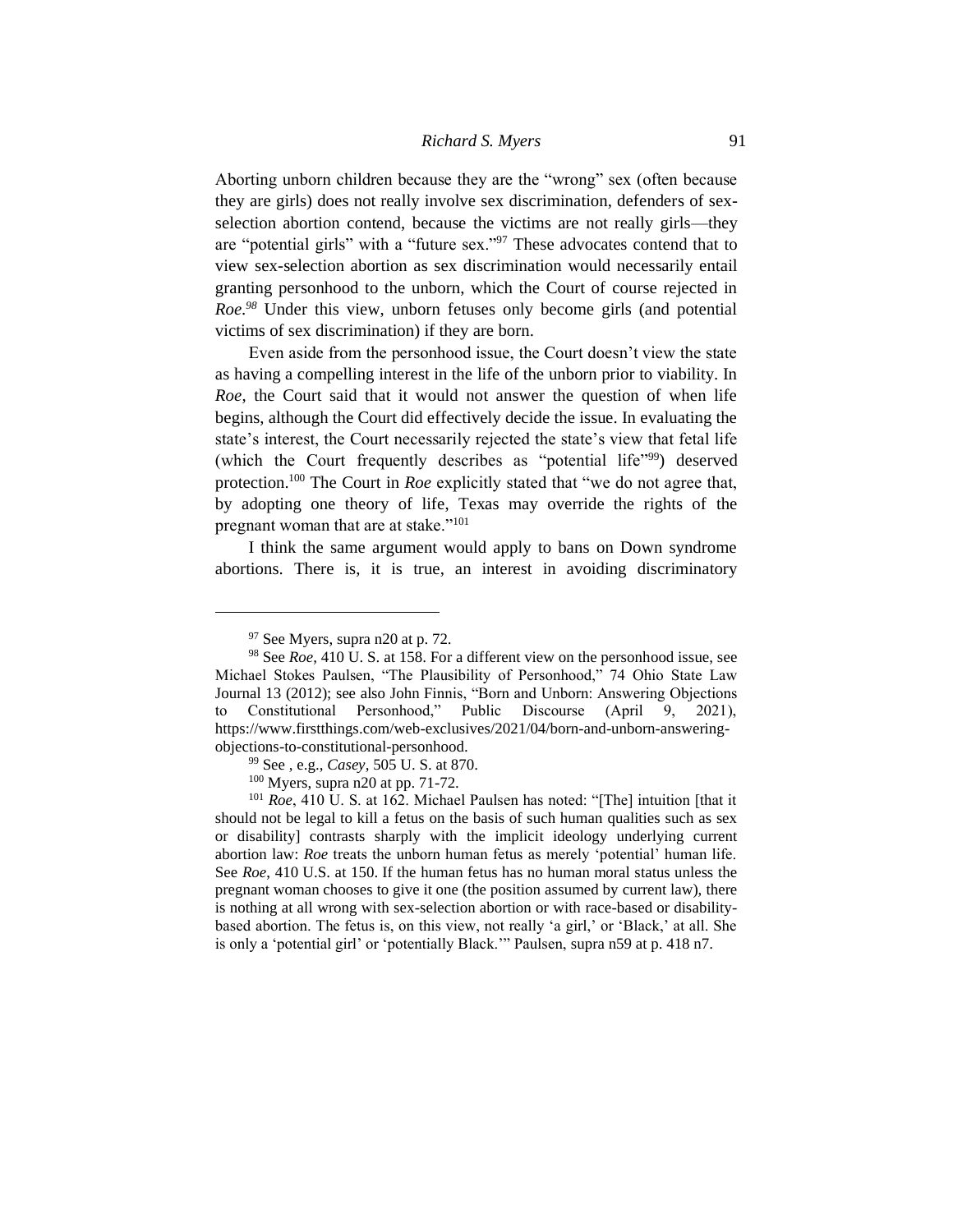attitudes, but it is hard to see that this more symbolic interest would be thought of as weightier than the life of the unborn. A court that rejected the state's interest in the life of the unborn would not likely view the interest in avoiding discrimination against the unborn as weighty enough to override the woman's right to an abortion. Under the Court's cases, unborn children have no rights that the mother is bound to respect.<sup>102</sup> The Court might take this opportunity to revise its approach, but a significant revision would likely be necessary.<sup>103</sup>

This conclusion shows the defects in the current law. The constitutional defects have been clear for quite some time, as even people who approve of the result concede.<sup>104</sup> As Michael Paulsen has stated: "*Roe*'s reasoning is utterly laughable, a running joke in constitutional law circles."<sup>105</sup> The Court essentially invented a constitutional right to abortion in the face of a long history restricting the choice to have an abortion. Moreover, the Court undervalued the state interest in the life of the unborn. And the Court's error in undervaluing the state's interest in unborn life has become more and more clear. As Justice Parker noted:

A national survey of the laws of the states demonstrates that unborn children have numerous rights that all people enjoy.... "[T]he only major area in which unborn children are denied legal protection is abortion, and that denial is only because of the dictates of *Roe* [*v. Wade*]." In *Roe*, the United States Supreme Court, without historical or constitutional support, carved out an exception to the rights of unborn children and prohibited states from recognizing an unborn child's inalienable right to life when that right conflicts with a woman's "right" to abortion. The judicially created exception of *Roe* is an aberration to the natural law and the positive and common law of the states. Of the numerous rights recognized in unborn children, an unborn child's fundamental, inalienable, God-given right to life is the only right the states are prohibited from ensuring for the unborn child; the isolated *Roe* exception, which is increasingly in conflict with the numerous laws of the states recognizing the rights of unborn children, must be overruled. As states like

<sup>102</sup> See Myers, supra n1 at p. 1032

<sup>103</sup> See Paulsen, supra n59 at p. 430.

<sup>104</sup> For perhaps the most famous example of a critique of *Roe* by someone who supports abortion rights, see John Hart Ely, "The Wages of Crying Wolf: A Comment on *Roe v. Wade*," 82 *Yale Law Journal* 920 (1973).

<sup>&</sup>lt;sup>105</sup> See Paulsen, supra n2 at p. 1011.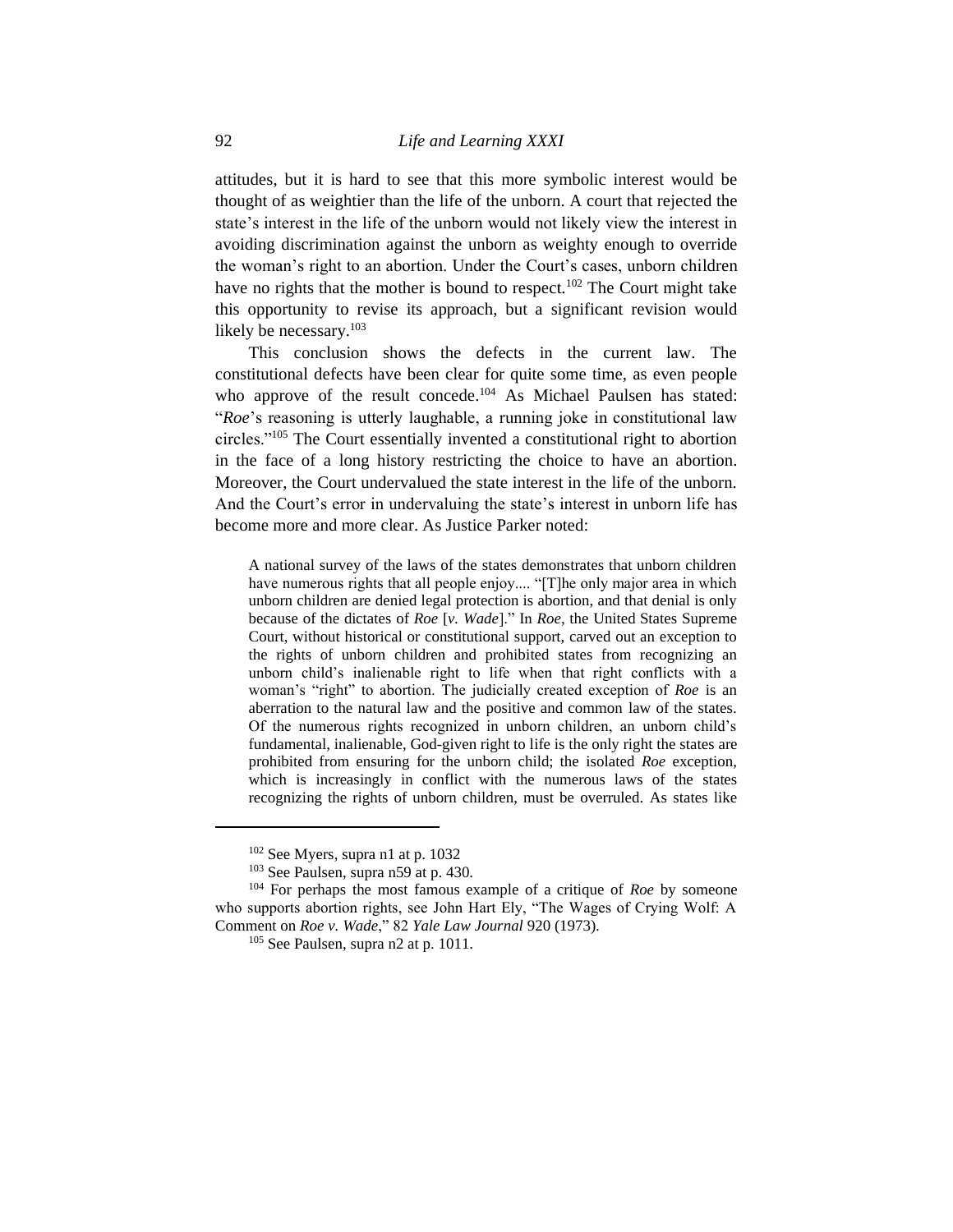Alabama continue to provide greater and more consistent protection for the dignity of the lives of unborn children, the *Roe* exception is a stark legal and logical contrast that grows ever more alienated from and adverse to the legal fabric of America.<sup>106</sup>

The moral defects are also clear. In *Roe* and *Casey*, the Court has prevented states from enforcing the traditional sanctity of life ethic and its corollary—the prohibition against intentionally taking the life of an innocent human person.<sup>107</sup> This is done in the name of freedom, yet such an approach threatens the life of the most vulnerable. As then-Cardinal Ratzinger stated:

One understands, then, how a state which arrogates to itself the prerogative of defining which human beings are or are not the subject of rights and which consequently grants to some the power to violate others' fundamental right to life, contradicts the democratic ideal to which it continues to appeal and undermines the very foundations on which it is built. By allowing the rights of the weakest to be violated, the state also allows the law of force to prevail over the force of law. One sees, then, that the idea of an absolute tolerance of freedom of choice for some destroys the very foundation of a just life for men together. The separation of politics from any natural content of right, which is its inalienable patrimony of everyone's moral conscience, deprives social life of its ethical substance and leaves it defenseless before the will of the strongest.<sup>108</sup>

It seems clear that bans on abortion for discriminatory reasons are unconstitutional under the Court's current framework. The bans are, however, arguably serving a useful purpose. These bans help to highlight

<sup>106</sup> *Ex Parte Phillips*, 287 So. 3d 1179, 1244 (Ala. 2018)(Parker, J., concurring specially)(alterations in original)(citations and footnote omitted).

<sup>107</sup> See Richard S. Myers, Book Review, 18 *Ave Maria Law Review* 35, 41-42 (2020)(reviewing John Keown, *Euthanasia, Ethics and Public Policy: An Argument Against Legalisation* (2018)); Richard S. Myers, "*Evangelium vitae* and Constitutional Law" in *Life & Learning XXX*: *The Proceedings of the Thirtieth Annual University Faculty for Life Conference*, ed. Joseph W. Koterski (Bronx NY: UFL, 2020), pp. 65-88.

<sup>108</sup> Joseph Cardinal Ratzinger, "The Problem of Threats to Human Life," at IV:1 (April 8,1991), https://www.catholicculture.org/culture/ library/view.cfm ?recnum=187.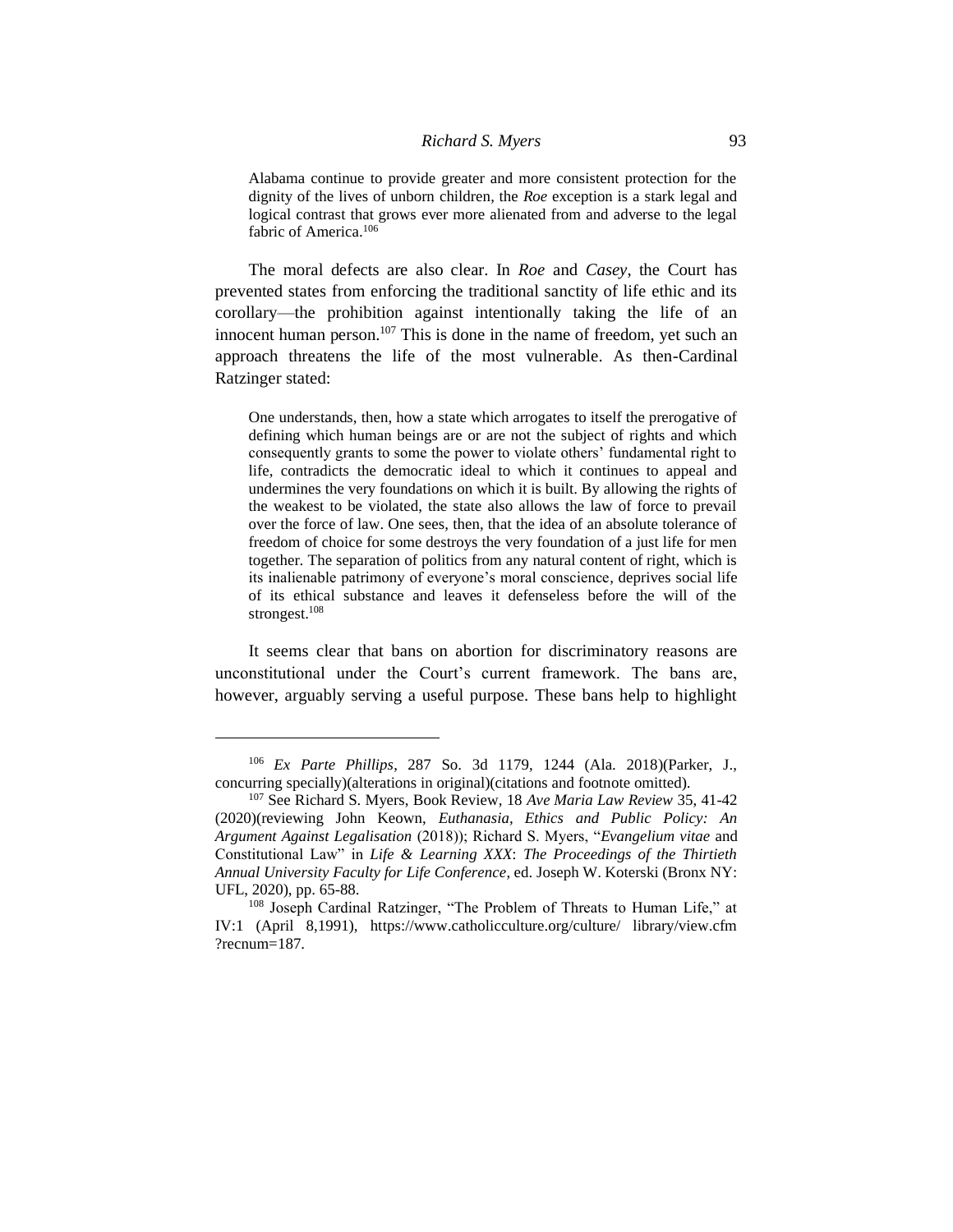the reality that abortion involves the taking of human life.<sup>109</sup> And underscoring this reality might well prompt a long overdue rethinking of the legitimacy of the *Roe*/*Casey* framework.

It is that prospect—a necessary rethinking of *Roe* and *Casey—*that explains the fierce resistance to Justice Thomas's anti-eugenics opinion in *Box*. Critiques of Justice Thomas's opinion in *Box* have been common in scholarly and popular commentary<sup>110</sup> and in court opinions. For example, one of the dissents in *Pre-Term Cleveland* critiqued Thomas's opinion by noting that eugenics often involves population control efforts by governments. According to this opinion, the eugenics label isn't appropriate in describing private decisions to have an abortion for reasons of sex or disability.<sup>111</sup>

But this critique is misplaced. The history of eugenics is, it is true, quite complex.<sup>112</sup> But most of these critiques miss the broader, theoretical point that gives the association with eugenics such force.

The eugenics label is entirely appropriate in discussions of discriminatory abortions.<sup>113</sup> The label has been used for many years. For

<sup>109</sup> As Michael Paulsen has stated: "And at a deeper level, trait-selection bans tend to undermine both the legal and moral assumptions underlying the judicially created constitutional right to abortion in a unique way: they refute the "it"-ness of the human fetus. The unborn human fetus has human traits, qualities, capacities in short, a distinctive human identity. Trait-selection abortion bans force fairminded people (including judges) to confront and wrestle with the assumed "it" ness of the human fetus in light of its—his or her—undeniable human characteristics. And that wrestling tends to produce a moral intuition: that the unborn human fetus is part of our common humanity." Paulsen, supra n59 at p. 417.

<sup>110</sup> See Melissa Murray, "Race-ing *Roe*: Reproductive Justice, Racial Justice, and the Battle for *Roe v. Wade*," 134 *Harvard Law Review* 2025, 2028 (2021)(collecting commentary).

<sup>111</sup> *Pre-Term Cleveland*, 994 F.3d at 584-590 (Donald, J., dissenting).

<sup>112</sup> For a good, accessible overview of eugenics, see John C. Berry, "Eugenics," in 3 *Encyclopedia of Catholic Social Thought, Social Science, and Social Policy: Supplement*, ed. Michael L. Coulter, Richard S. Myers & Joseph A. Varacalli (2012), defining the term eugenics and discussing its development, pp. 103-07.

<sup>113</sup> As Alexandra DeSanctis has noted: "it is entirely accurate to describe as 'eugenic' an individual choice to eliminate a child deemed 'unfit,' even in just one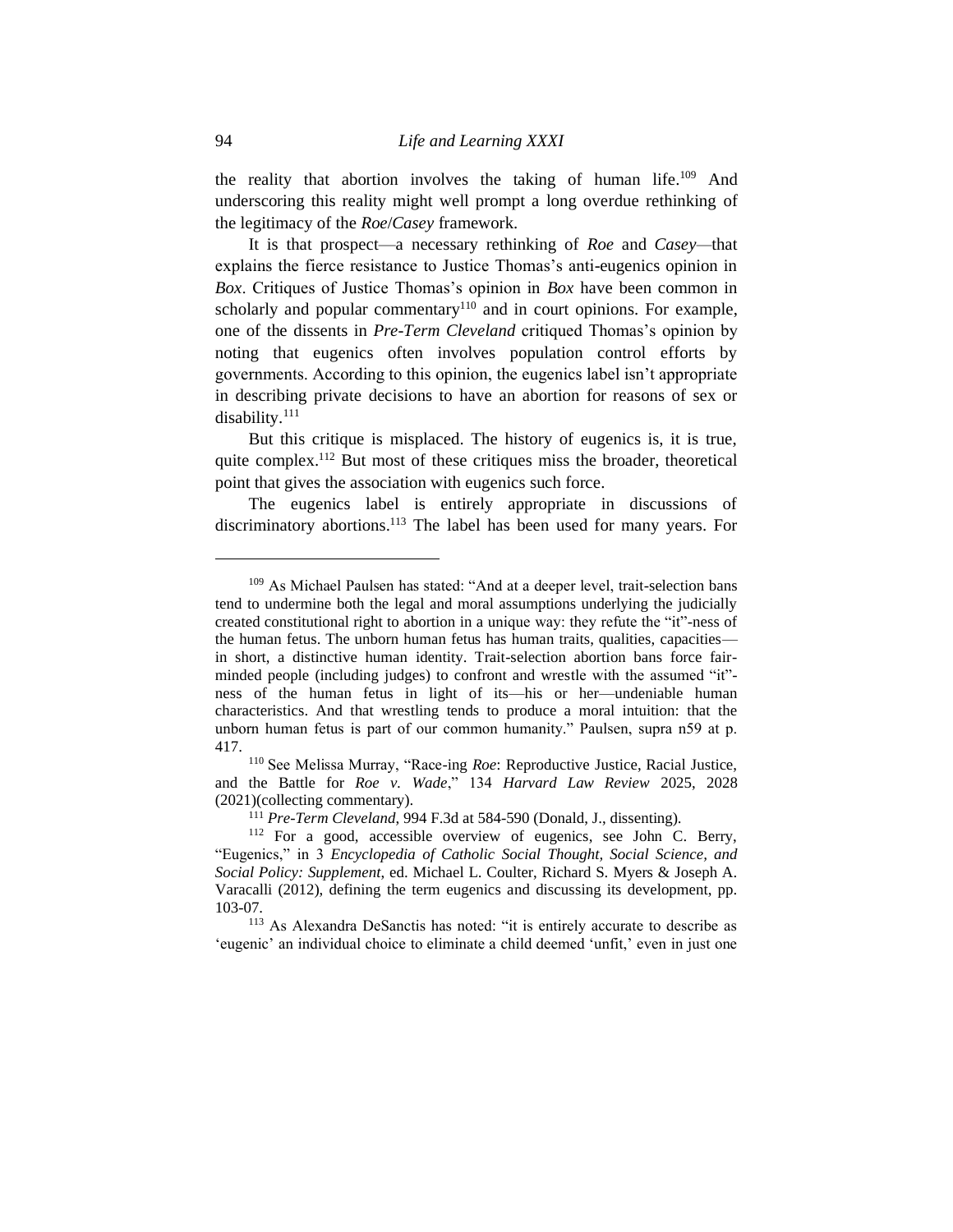# *Richard S. Myers* 95

example, in 1995 in *Evangelium Vitae,<sup>114</sup>* Saint Pope John Paul II criticized the use of prenatal diagnostic techniques to aid in abortion of unborn children with "possible anomalies." Pope John Paul II stated: "it not infrequently happens that these techniques are used with a eugenic intention which accepts selective abortion in order to prevent the birth of children affected by various types of anomalies. Such an attitude is shameful and utterly reprehensible, since it presumes to measure the value of a human life only within the parameters of 'normality' and physical well-being, thus opening the way to legitimizing infanticide and euthanasia as well."<sup>115</sup> Pope Francis has also made the same point.<sup>116</sup> The characterization of discriminatory abortions as eugenic captures an important point. As I noted some years ago, "there is a linkage between eugenics and those who favor abortion rights: both deny the idea of basic human equality."<sup>117</sup>

Supporters of discriminatory abortions are in reality defending the idea that human beings who are "weak" or "unfit" are not entitled to the same

<sup>115</sup> Id. at 63.

instance." In responding to the state/private critique, DeSanctis explained: "there are important distinctions between a state -sponsored regime to target 'unfit' populations and a woman choosing abortion after receiving a prenatal Downsyndrome diagnosis. But…the core belief behind these situations is precisely the same: that some human lives are of lesser value and that as a result, other human beings must be given the power to exterminate them at will." Alexandra DeSanctis, "Is It 'Eugenics' to Abort Unborn Babies with Down Syndrome?"; https://eppc.org/publication/is-it-eugenics-to-abort-unborn-babies-with-downsyndrome/.

<sup>114</sup> Pope John Paul II, *Evangelium vitae* (March 25, 1995), http://www.vatican.va/content/john-paul-ii/en/encyclicals/documents/ hf\_jp-ii\_enc 25031995\_evangelium vitae.html.

<sup>116</sup> In a recent column discussing Pope Francis and the life issues, George Weigel stated: "So-called 'therapeutic' abortions that willfully destroy unborn children who suffer from some illness or deformity were, the pontiff insisted, a matter of 'inhuman eugenics.' He added that 'human life is sacred and inviolable and the use of prenatal diagnosis for selective [i.e., abortive] purposes should be discouraged with strength.'" George Weigel, "Pope Francis and the Life Issues," *First Things* (July 14, 2021), <https://www.firstthings.com/web-exclusives> /2021/07/pope-francis-and-the-life-issues.

 $117$  Myers, supra n1 at p. 1035 n55.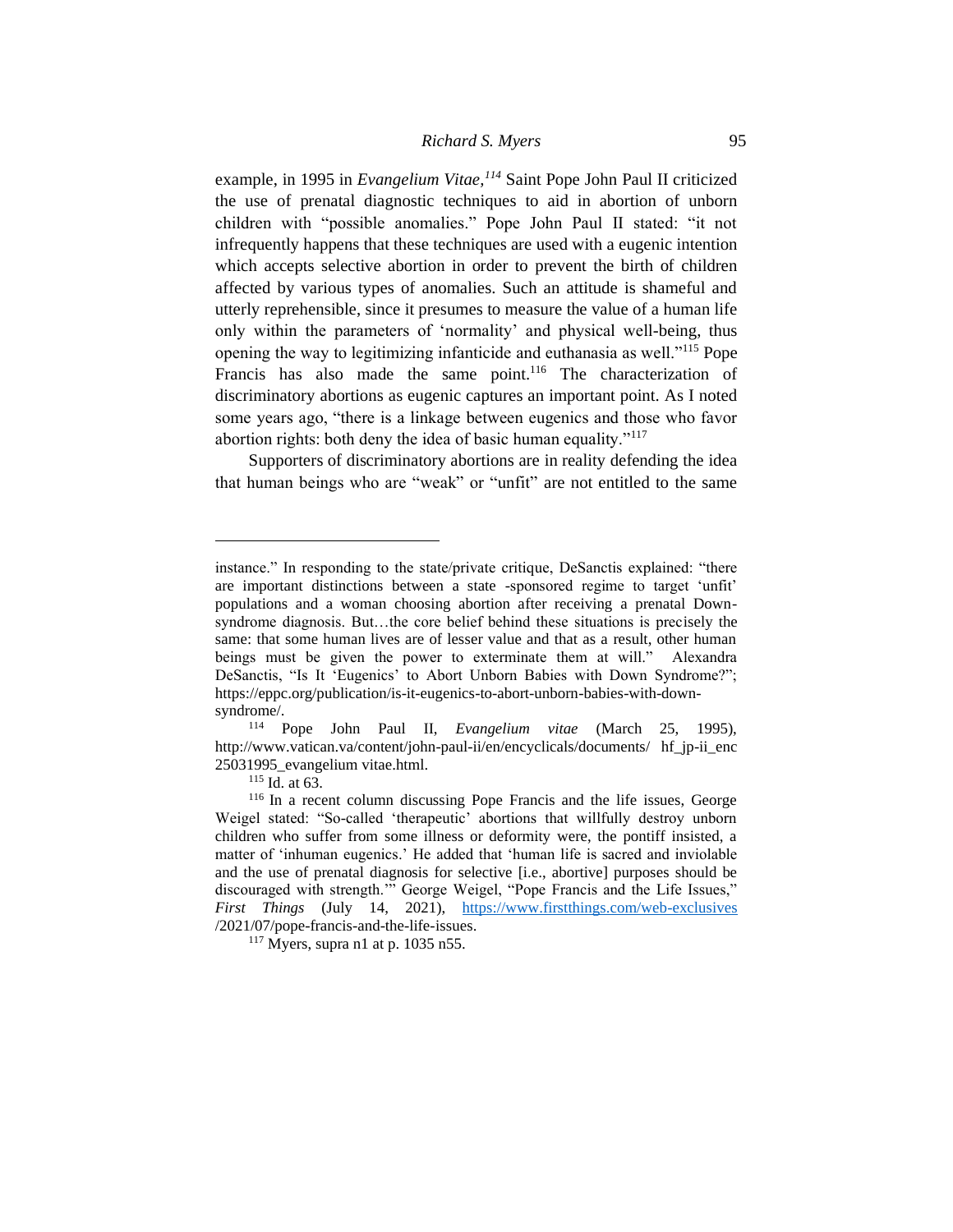protection as the rest of us.<sup>118</sup> But supporters of the legitimacy of discriminatory abortions don't really confront that reality. As Michael Paulsen stated in an important response to an article by Professor Melissa Murray that critiqued Justice Thomas's concurring opinion in the *Box* case: "Trait-selection abortion bans thus pose hugely important, stark, and seemingly unavoidable legal and moral challenges to the constitutional legal regime of *Roe*. These are the fundamental questions posed in the *Box case* ... and that are discussed in Justice Clarence Thomas's important concurrence in denial of certiorari in that case—the opinion that is the topic of Murray's article. And yet these are the questions that Murray avoids entirely."<sup>119</sup>

Abortion supporters realize that they are on weak grounds in defending the constitutional and moral legitimacy of discriminatory abortions. They are concerned that a focus on these abortions and a connection with eugenics may lead to a fundamental rethinking of *Roe* and *Casey*. Laws banning discriminatory abortions are based on the idea that it is wrong to end the life of an unborn child based on an unwanted characteristic. As Alexandra DeSanctis has stated: "Supporters of abortion refuse to respond to this argument, because to do so would expose the logic of all abortion, which, regardless of disabilities, grants some human beings the power to declare the lives of others not worth living."<sup>120</sup>

As DeSanctis makes clear, *Roe* and *Casey* have largely been about power—the power to kill, even though the opinions have long sought to obscure the reality of what was at stake. This exercise of autonomy is inconsistent with the traditional sanctity of life norm, which is so important to protecting human rights, and with the increasing appreciation of the need

<sup>118</sup> See DeSanctis, supra n113.

<sup>119</sup> Paulsen, supra n59 at p. 418. Paulsen later noted: "This Response offers a straightforward but harsh critique of Murray's opus: it misses the point. For all of its analysis, Murray's article simply fails to address the central legal questions posed by trait-selection abortion bans: Are they constitutional or not? Does the Roe right really embrace the freedom to kill a fetus because it is Black, female, or disabled? And if trait-selection bans are constitutional, why—and doesn't the answer to that question deservedly undermine the legitimacy of *Roe* and *Casey*?" Id. at 419.

<sup>&</sup>lt;sup>120</sup> DeSanctis, supra n113.